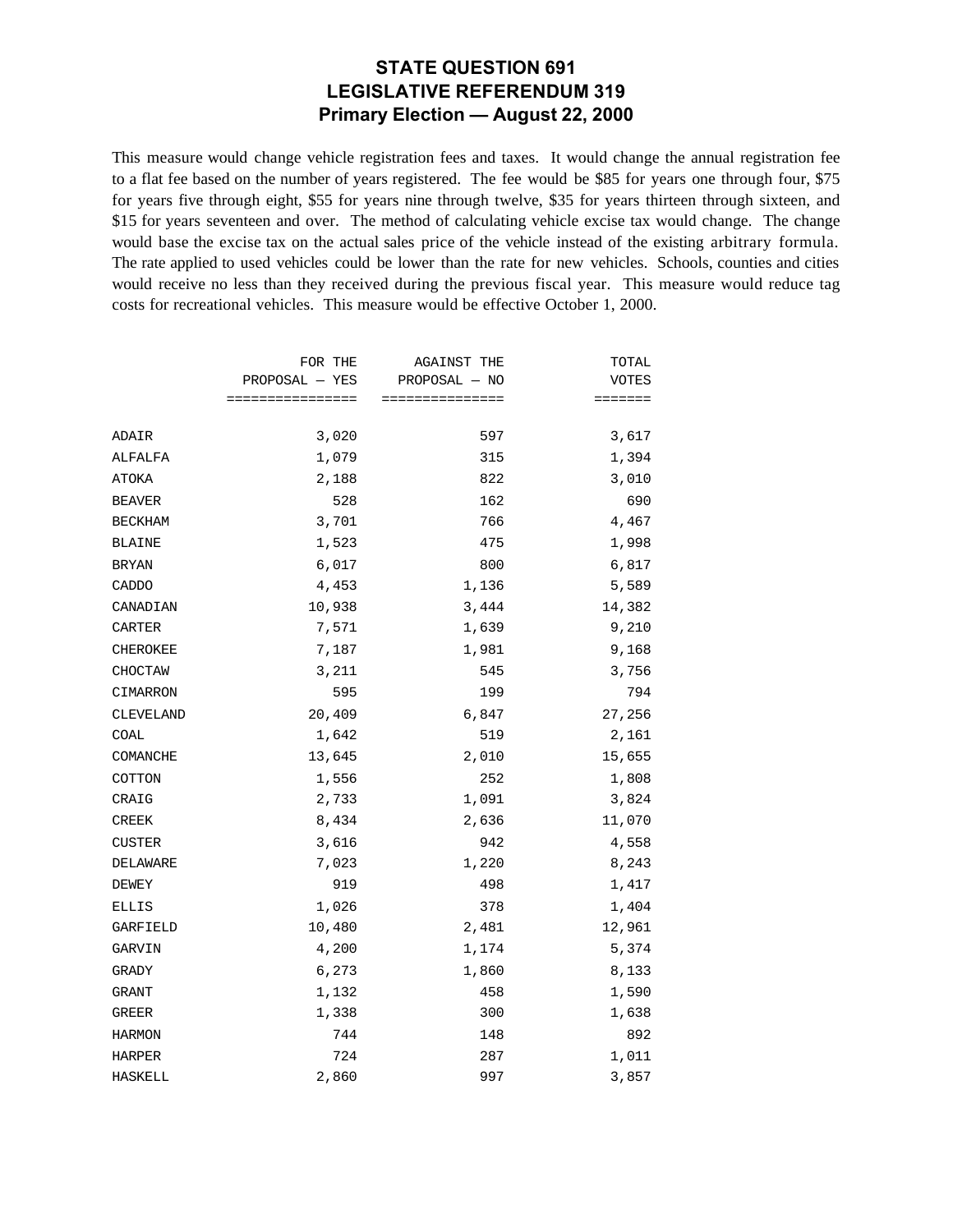## **STATE QUESTION 691 LEGISLATIVE REFERENDUM 319 (continued)**

|              | FOR THE          | <b>AGAINST THE</b> | TOTAL   |
|--------------|------------------|--------------------|---------|
|              | PROPOSAL — YES   | PROPOSAL - NO      | VOTES   |
|              | ================ | ===============    | ======= |
| HUGHES       | 2,314            | 906                | 3,220   |
| JACKSON      | 4,125            | 649                | 4,774   |
| JEFFERSON    | 1,551            | 295                | 1,846   |
| JOHNSTON     | 2,181            | 653                | 2,834   |
| KAY          | 5,434            | 1,219              | 6,653   |
| KINGFISHER   | 2,085            | 763                | 2,848   |
| KIOWA        | 1,472            | 231                | 1,703   |
| LATIMER      | 2,125            | 474                | 2,599   |
| LeFLORE      | 7,834            | 1,035              | 8,869   |
| LINCOLN      | 4,603            | 1,566              | 6,169   |
| LOGAN        | 4,757            | 1,705              | 6,462   |
| LOVE         | 2,118            | 458                | 2,576   |
| MCCLAIN      | 4,232            | 1,254              | 5,486   |
| MCCURTAIN    | 5,101            | 737                | 5,838   |
| McINTOSH     | 4,165            | 1,340              | 5,505   |
| MAJOR        | 1,032            | 341                | 1,373   |
| MARSHALL     | 2,257            | 410                | 2,667   |
| MAYES        | 6,274            | 1,405              | 7,679   |
| MURRAY       | 3,223            | 705                | 3,928   |
| MUSKOGEE     | 9,980            | 4,832              | 14,812  |
| NOBLE        | 1,884            | 604                | 2,488   |
| NOWATA       | 1,223            | 494                | 1,717   |
| OKFUSKEE     | 2,220            | 731                | 2,951   |
| OKLAHOMA     | 63,931           | 18,149             | 82,080  |
| OKMULGEE     | 5,563            | 1,422              | 6,985   |
| OSAGE        | 5,979            | 1,432              | 7,411   |
| OTTAWA       | 5,313            | 975                | 6,288   |
| PAWNEE       | 2,472            | 861                | 3,333   |
| PAYNE        | 5,720            | 1,238              | 6,958   |
| PITTSBURG    | 8,071            | 2,048              | 10,119  |
| PONTOTOC     | 3,690            | 1,038              | 4,728   |
| POTTAWATOMIE | 7,876            | 2,444              | 10,320  |
| PUSHMATAHA   | 2,692            | 631                | 3,323   |
| ROGER MILLS  | 745              | 232                | 977     |
| ROGERS       | 10,976           | 2,794              | 13,770  |
| SEMINOLE     | 3,716            | 1,124              | 4,840   |
| SEQUOYAH     | 5,689            | 905                | 6,594   |
| STEPHENS     | 7,727            | 1,455              | 9,182   |
| TEXAS        | 2,017            | 461                | 2,478   |
| TILLMAN      | 1,642            | 205                | 1,847   |
| TULSA        | 68,850           | 11,935             | 80,785  |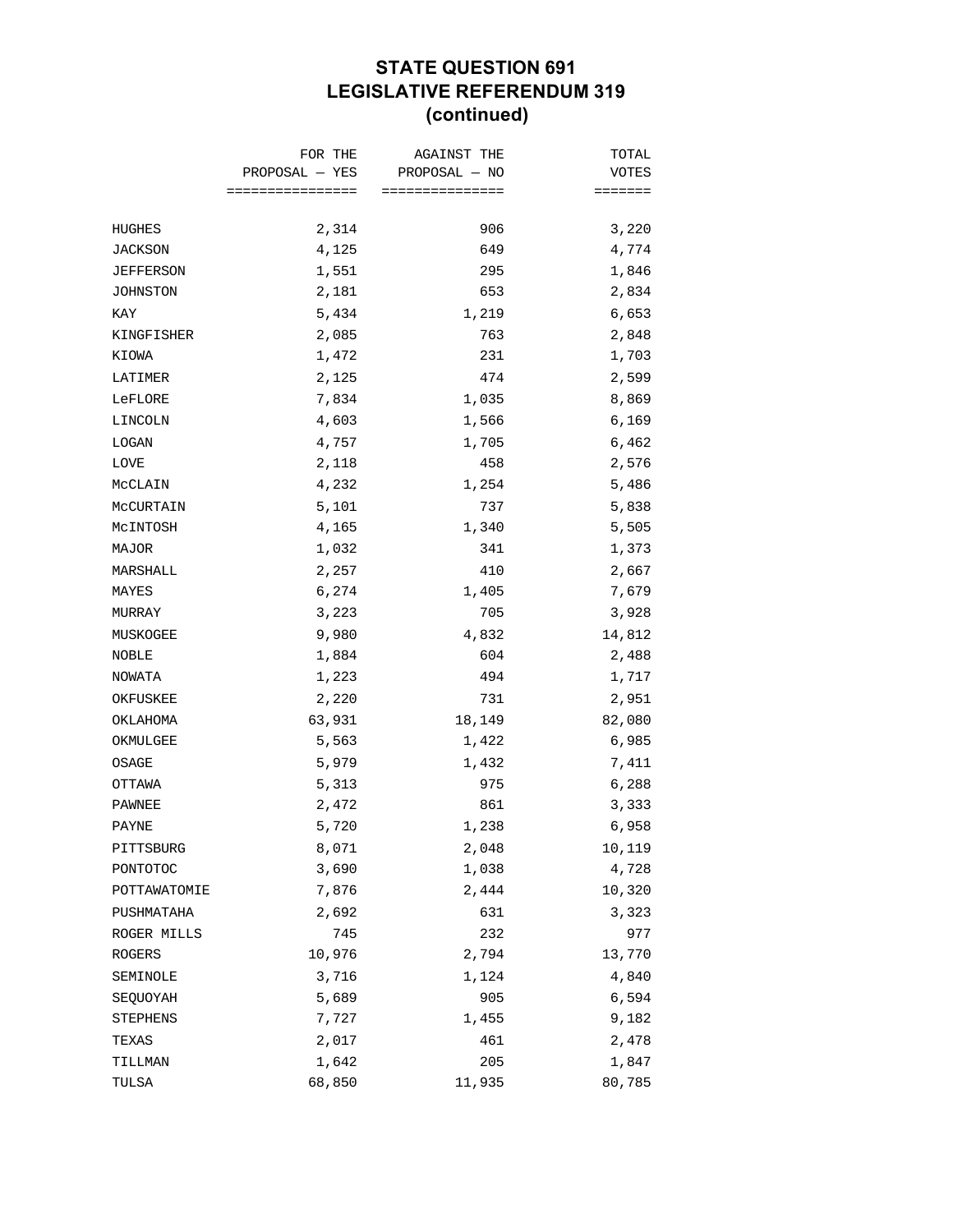## **STATE QUESTION 691 LEGISLATIVE REFERENDUM 319 (continued)**

|                 | FOR THE<br>$PROPOSAL - YES$ | <b>AGAINST THE</b><br>$PROPOSAL - NO$ | TOTAL<br><b>VOTES</b> |
|-----------------|-----------------------------|---------------------------------------|-----------------------|
|                 | ============                | ============                          |                       |
| WAGONER         | 8,556                       | 2,062                                 | 10,618                |
| WASHINGTON      | 6,983                       | 1,324                                 | 8,307                 |
| WASHITA         | 1,961                       | 563                                   | 2,524                 |
| <b>WOODS</b>    | 1,284                       | 662                                   | 1,946                 |
| <b>WOODWARD</b> | 2,152                       | 679                                   | 2,831                 |
|                 |                             |                                       |                       |
| STATE TOTAL:    | 456,560                     | 114,425                               | 570,985               |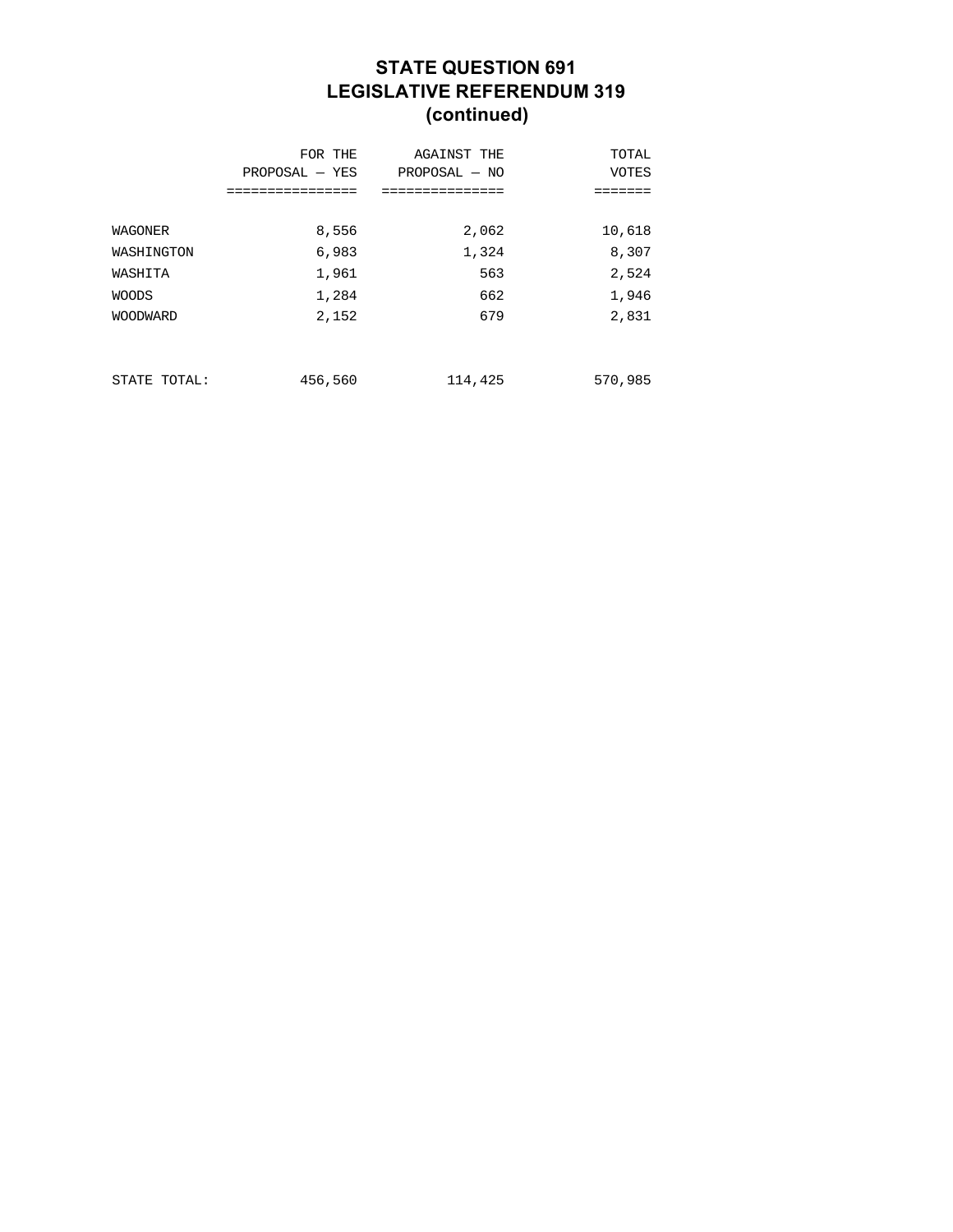#### **STATE QUESTION 684 LEGISLATIVE REFERENDUM 314 General Election — November 7, 2000**

This measure amends the State Constitution. It amends Sections 2, 3 and 5 of Article XI, which deal with the School Land Trust. The United States established the Trust to benefit the State's common schools and certain State universities. The permanent school fund is part of that Trust. That trust fund must now forever remain intact and the State can never diminish it. The State can now only use the trust fund's income to aid schools.

The measure changes how the State could use the permanent school fund. The measure allows the State to use more than the fund's income to aid schools. The measure allows the State to diminish the fund itself to aid schools. The measure allows the State to use between 4¾% and 5½% of the market value of the fund for the last three years to aid common schools.

The measure also allows the State to use more than trust income to aid the specified universities. The measure allows the State to also diminish the trust fund established to aid the universities. The measure does not set a limit on the amount of trust funds the State could use to aid the universities.

|                 | FOR THE          | <b>AGAINST THE</b> | TOTAL        |
|-----------------|------------------|--------------------|--------------|
|                 | PROPOSAL - YES   | PROPOSAL - NO      | <b>VOTES</b> |
|                 | ================ | ===============    | =========    |
| ADAIR           | 2,414            | 2,742              | 5,156        |
|                 |                  |                    |              |
| ALFALFA         | 1,124            | 1,213              | 2,337        |
| ATOKA           | 1,590            | 2,155              | 3,745        |
| <b>BEAVER</b>   | 954              | 1,266              | 2,220        |
| <b>BECKHAM</b>  | 2,754            | 3,186              | 5,940        |
| <b>BLAINE</b>   | 1,674            | 2,082              | 3,756        |
| BRYAN           | 5,218            | 4,771              | 9,989        |
| CADDO           | 3,997            | 4,356              | 8,353        |
| CANADIAN        | 13,321           | 16,014             | 29,335       |
| CARTER          | 7,557            | 6,982              | 14,539       |
| <b>CHEROKEE</b> | 6,249            | 7,052              | 13,301       |
| CHOCTAW         | 2,208            | 2,203              | 4,411        |
| CIMARRON        | 535              | 779                | 1,314        |
| CLEVELAND       | 34,378           | 36,367             | 70,745       |
| COAL            | 862              | 1,177              | 2,039        |
| COMANCHE        | 13,526           | 13,788             | 27,314       |
| COTTON          | 1,071            | 1,145              | 2,216        |
| CRAIG           | 2,300            | 2,727              | 5,027        |
| <b>CREEK</b>    | 11,656           | 10,202             | 21,858       |
| <b>CUSTER</b>   | 4,054            | 5,000              | 9,054        |
| DELAWARE        | 5,411            | 6,512              | 11,923       |
| DEWEY           | 762              | 1,218              | 1,980        |
| <b>ELLIS</b>    | 756              | 1,095              | 1,851        |
| <b>GARFIELD</b> | 9,520            | 10,498             | 20,018       |
| GARVIN          | 3,780            | 5,013              | 8,793        |
| <b>GRADY</b>    | 6,934            | 7,931              | 14,865       |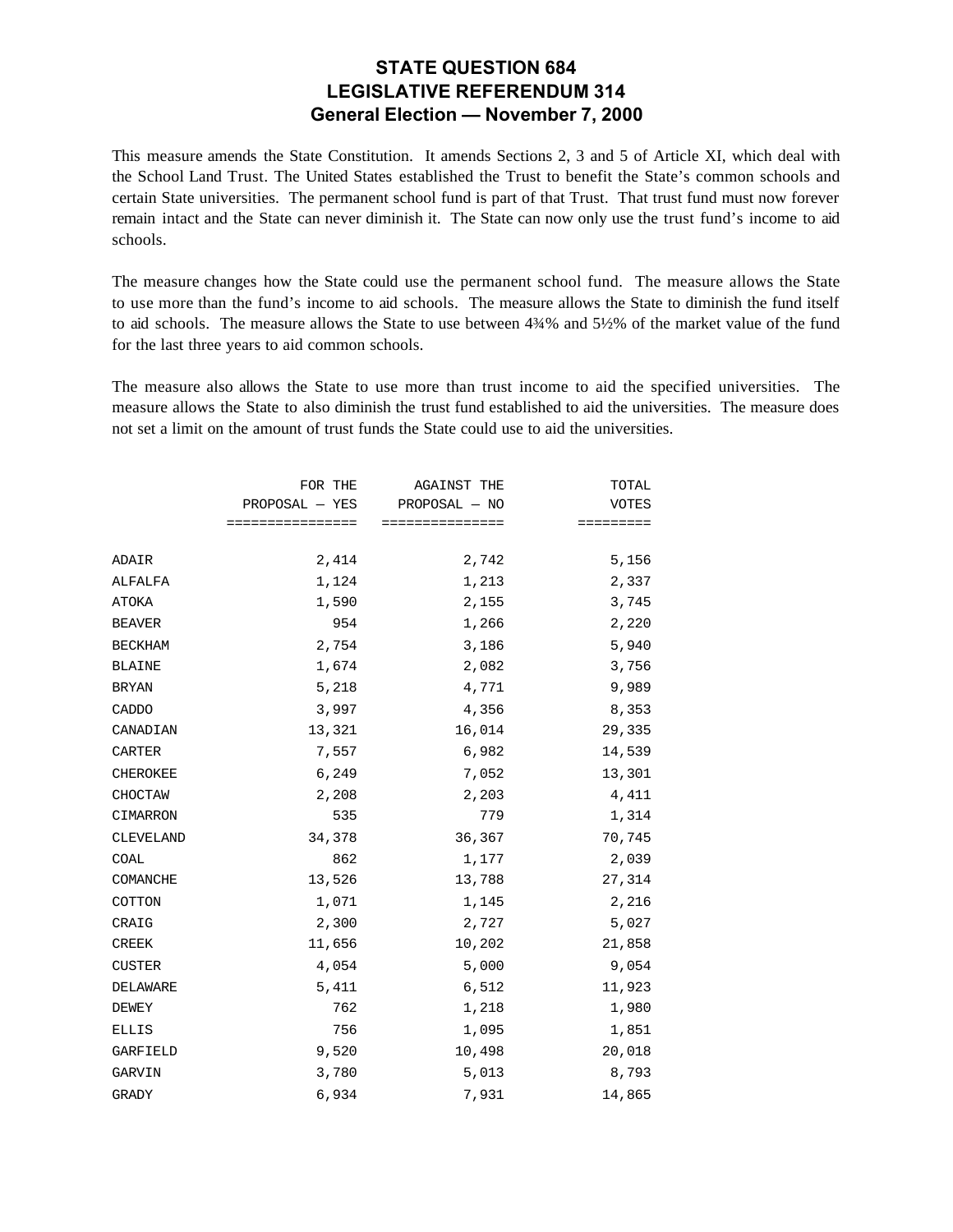## **STATE QUESTION 684 LEGISLATIVE REFERENDUM 314 (continued)**

|              | FOR THE          | <b>AGAINST THE</b> | TOTAL        |
|--------------|------------------|--------------------|--------------|
|              | PROPOSAL — YES   | PROPOSAL - NO      | <b>VOTES</b> |
|              | ================ | ===============    | =========    |
| GRANT        | 1,008            | 1,336              | 2,344        |
| GREER        | 854              | 1,001              | 1,855        |
| HARMON       | 425              | 570                | 995          |
| HARPER       | 650              | 898                | 1,548        |
| HASKELL      | 1,927            | 1,942              | 3,869        |
| HUGHES       | 1,744            | 2,216              | 3,960        |
| JACKSON      | 3,217            | 4,206              | 7,423        |
| JEFFERSON    | 1,080            | 1,001              | 2,081        |
| JOHNSTON     | 1,730            | 1,736              | 3,466        |
| KAY          | 7,387            | 9,245              | 16,632       |
| KINGFISHER   | 2,633            | 3,055              | 5,688        |
| KIOWA        | 1,385            | 1,942              | 3,327        |
| LATIMER      | 1,457            | 1,713              | 3,170        |
| LeFLORE      | 6,012            | 6,839              | 12,851       |
| LINCOLN      | 4,615            | 6,206              | 10,821       |
| LOGAN        | 5,440            | 6,593              | 12,033       |
| LOVE         | 1,340            | 1,442              | 2,782        |
| MCCLAIN      | 4,114            | 5,566              | 9,680        |
| MCCURTAIN    | 4,279            | 4,482              | 8,761        |
| McINTOSH     | 3,041            | 3,697              | 6,738        |
| MAJOR        | 1,252            | 1,899              | 3,151        |
| MARSHALL     | 1,985            | 2,167              | 4,152        |
| MAYES        | 5,938            | 6,826              | 12,764       |
| MURRAY       | 2,074            | 2,271              | 4,345        |
| MUSKOGEE     | 10,575           | 12,066             | 22,641       |
| NOBLE        | 1,971            | 2,460              | 4,431        |
| NOWATA       | 1,632            | 1,899              | 3,531        |
| OKFUSKEE     | 1,431            | 1,832              | 3,263        |
| OKLAHOMA     | 97,841           | 105,682            | 203,523      |
| OKMULGEE     | 6,045            | 5,750              | 11,795       |
| OSAGE        | 7,537            | 7,222              | 14,759       |
| OTTAWA       | 4,972            | 5,013              | 9,985        |
| PAWNEE       | 2,681            | 2,801              | 5,482        |
| PAYNE        | 11,376           | 12,026             | 23,402       |
| PITTSBURG    | 6,472            | 8,337              | 14,809       |
| PONTOTOC     | 5,705            | 5,854              | 11,559       |
| POTTAWATOMIE | 8,945            | 11,724             | 20,669       |
| PUSHMATAHA   | 1,620            | 2,044              | 3,664        |
| ROGER MILLS  | 605              | 948                | 1,553        |
| ROGERS       | 14,220           | 12,739             | 26,959       |
| SEMINOLE     | 3,044            | 4,022              | 7,066        |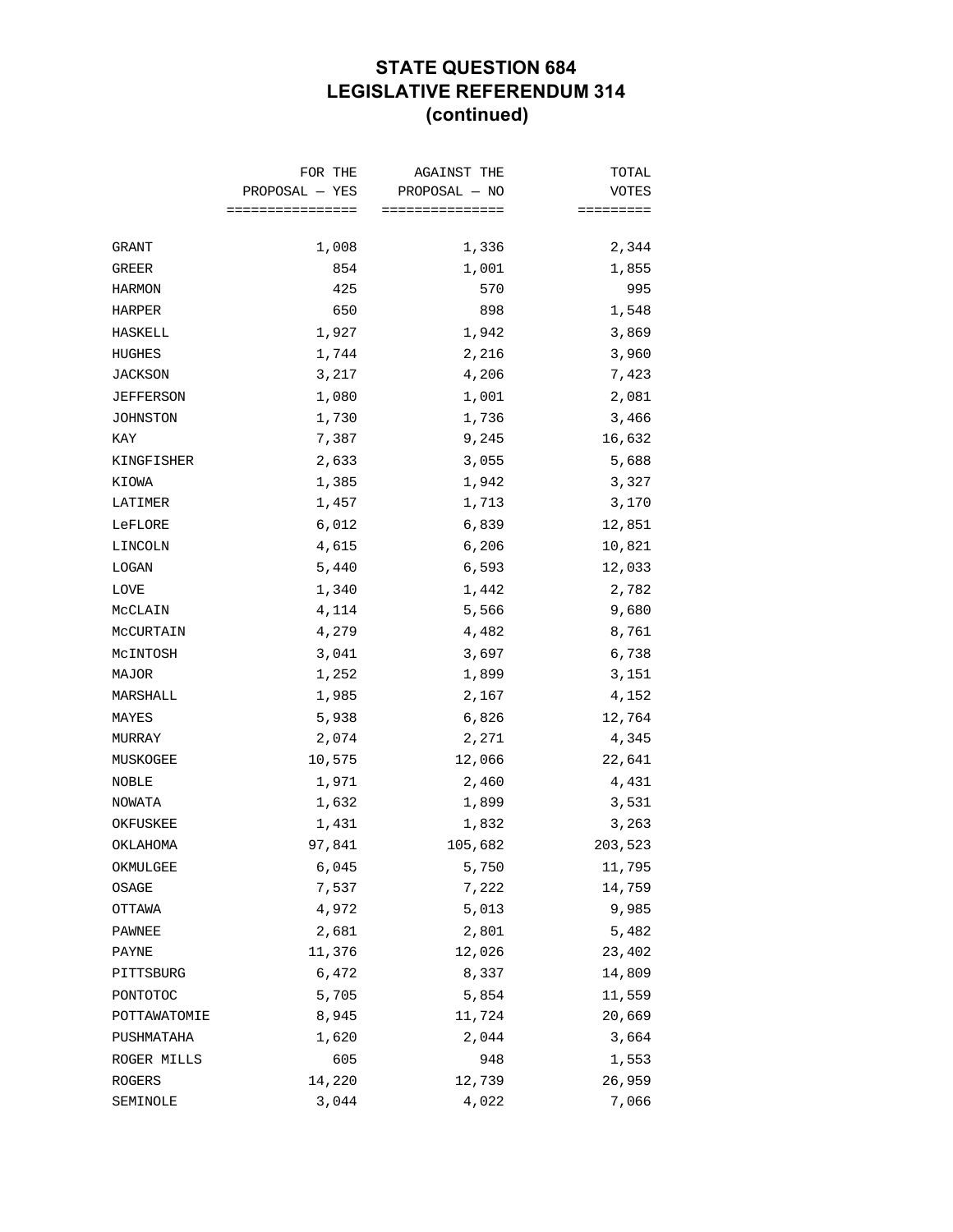## **STATE QUESTION 684 LEGISLATIVE REFERENDUM 314 (continued)**

|                 | FOR THE<br>$PROPOSAL - YES$ | AGAINST THE<br>PROPOSAL - NO | TOTAL<br>VOTES |
|-----------------|-----------------------------|------------------------------|----------------|
|                 | ================            | ===============              | =========      |
| SEQUOYAH        | 5,072                       | 5,246                        | 10,318         |
| <b>STEPHENS</b> | 6,163                       | 10,250                       | 16,413         |
| TEXAS           | 2,811                       | 2,841                        | 5,652          |
| TILLMAN         | 1,552                       | 1,335                        | 2,887          |
| TULSA           | 115,348                     | 83,878                       | 199,226        |
| WAGONER         | 10,460                      | 9,405                        | 19,865         |
| WASHINGTON      | 9,373                       | 10,035                       | 19,408         |
| WASHITA         | 1,707                       | 2,307                        | 4,014          |
| <b>WOODS</b>    | 1,852                       | 1,922                        | 3,774          |
| <b>WOODWARD</b> | 3,054                       | 3,596                        | 6,650          |
|                 |                             |                              |                |
|                 |                             |                              |                |
| STATE TOTAL:    | 554,256                     | 569,557                      | 1,123,813      |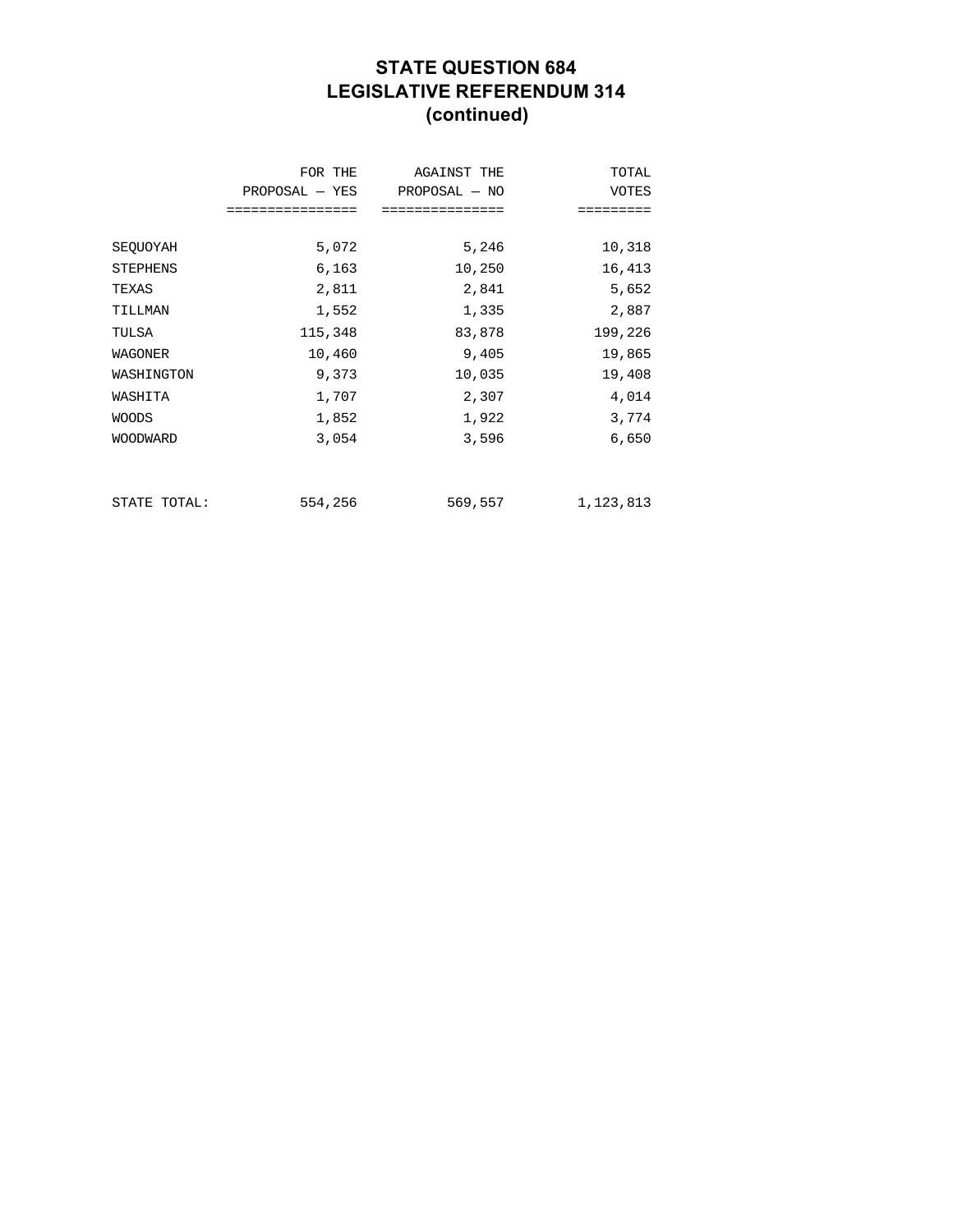### **STATE QUESTION 685 LEGISLATIVE REFERENDUM 315 General Election — November 7, 2000**

This measure amends the State Constitution. It will allow a county to increase property taxes by up to two and one-half mills to support county health departments. The new tax will only be allowed in counties with more than 500,000 persons. The new tax must be approved by county voters.

|                | FOR THE<br>PROPOSAL - YES | <b>AGAINST THE</b><br>PROPOSAL - NO | TOTAL<br>VOTES  |
|----------------|---------------------------|-------------------------------------|-----------------|
|                |                           |                                     |                 |
|                | ================          | ===============                     | $=$ = = = = = = |
| ADAIR          | 1,501                     | 3,717                               | 5,218           |
| ALFALFA        | 1,058                     | 1,260                               | 2,318           |
| ATOKA          | 1,234                     | 2,528                               | 3,762           |
| <b>BEAVER</b>  | 928                       | 1,272                               | 2,200           |
| <b>BECKHAM</b> | 2,154                     | 3,808                               | 5,962           |
| <b>BLAINE</b>  | 1,360                     | 2,406                               | 3,766           |
| BRYAN          | 3,885                     | 6,159                               | 10,044          |
| CADDO          | 3,149                     | 5,235                               | 8,384           |
| CANADIAN       | 9,870                     | 19,763                              | 29,633          |
| CARTER         | 5,325                     | 9,333                               | 14,658          |
| CHEROKEE       | 4,762                     | 8,638                               | 13,400          |
| CHOCTAW        | 1,589                     | 2,876                               | 4,465           |
| CIMARRON       | 511                       | 777                                 | 1,288           |
| CLEVELAND      | 26,369                    | 45,269                              | 71,638          |
| COAL           | 608                       | 1,423                               | 2,031           |
| COMANCHE       | 8,541                     | 18,947                              | 27,488          |
| COTTON         | 837                       | 1,359                               | 2,196           |
| CRAIG          | 1,851                     | 3,191                               | 5,042           |
| CREEK          | 7,986                     | 14,126                              | 22,112          |
| <b>CUSTER</b>  | 3,142                     | 5,967                               | 9,109           |
| DELAWARE       | 3,868                     | 8,240                               | 12,108          |
| DEWEY          | 753                       | 1,249                               | 2,002           |
| ELLIS          | 768                       | 1,069                               | 1,837           |
| GARFIELD       | 7,262                     | 12,812                              | 20,074          |
| GARVIN         | 2,938                     | 5,895                               | 8,833           |
| GRADY          | 5,268                     | 9,674                               | 14,942          |
| GRANT          | 1,011                     | 1,336                               | 2,347           |
| GREER          | 756                       | 1,110                               | 1,866           |
| <b>HARMON</b>  | 412                       | 585                                 | 997             |
| HARPER         | 619                       | 923                                 | 1,542           |
| HASKELL        | 1,323                     | 2,556                               | 3,879           |
| HUGHES         | 1,357                     | 2,595                               | 3,952           |
| JACKSON        | 2,534                     | 4,908                               | 7,442           |
| JEFFERSON      | 796                       | 1,277                               | 2,073           |
| JOHNSTON       | 1,275                     | 2,206                               | 3,481           |
| KAY            | 6,667                     | 10,038                              | 16,705          |
| KINGFISHER     | 2,137                     | 3,601                               | 5,738           |
| KIOWA          | 1,384                     | 1,964                               | 3,348           |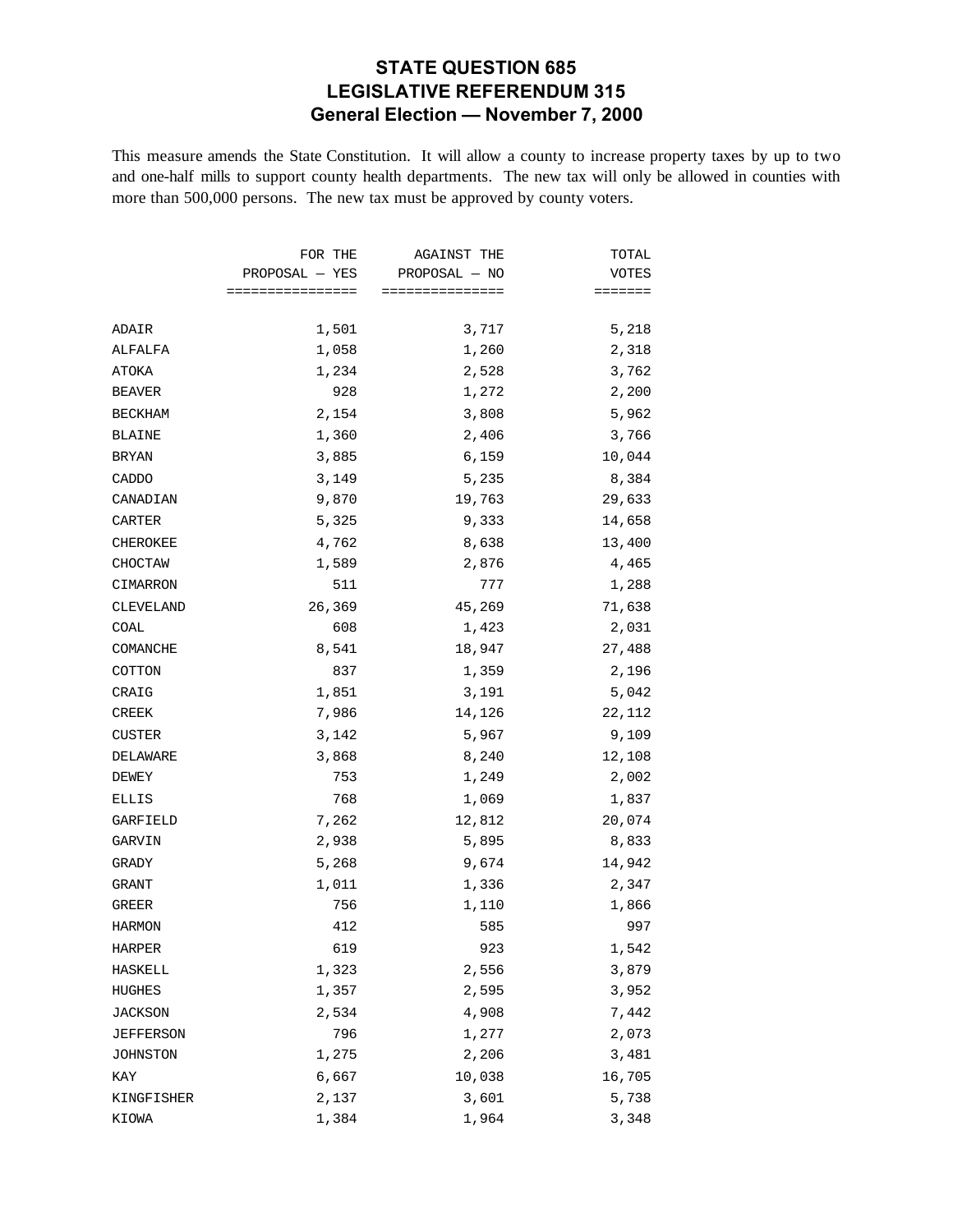### **STATE QUESTION 685 LEGISLATIVE REFERENDUM 315 (continued)**

|              | FOR THE<br>PROPOSAL — YES | <b>AGAINST THE</b><br>PROPOSAL - NO | TOTAL           |
|--------------|---------------------------|-------------------------------------|-----------------|
|              |                           |                                     | VOTES           |
|              | ================          | ===============                     | $=$ = = = = = = |
| LATIMER      | 1,104                     | 2,080                               | 3,184           |
| LeFLORE      | 3,726                     | 9,319                               | 13,045          |
| LINCOLN      | 3,434                     | 7,454                               | 10,888          |
| LOGAN        | 4,434                     | 7,704                               | 12,138          |
| LOVE         | 1,063                     | 1,747                               | 2,810           |
| MCCLAIN      | 3,249                     | 6,519                               | 9,768           |
| MCCURTAIN    | 2,377                     | 6,425                               | 8,802           |
| McINTOSH     | 2,371                     | 4,418                               | 6,789           |
| MAJOR        | 1,157                     | 1,998                               | 3,155           |
| MARSHALL     | 1,587                     | 2,616                               | 4,203           |
| MAYES        | 4,169                     | 8,635                               | 12,804          |
| MURRAY       | 1,773                     | 2,609                               | 4,382           |
| MUSKOGEE     | 8,896                     | 13,912                              | 22,808          |
| NOBLE        | 1,775                     | 2,669                               | 4,444           |
| NOWATA       | 1,344                     | 2,191                               | 3,535           |
| OKFUSKEE     | 1,131                     | 2,147                               | 3,278           |
| OKLAHOMA     | 68,679                    | 137,924                             | 206,603         |
| OKMULGEE     | 4,371                     | 7,577                               | 11,948          |
| OSAGE        | 5,319                     | 9,551                               | 14,870          |
| OTTAWA       | 3,579                     | 6,522                               | 10,101          |
| PAWNEE       | 2,013                     | 3,509                               | 5,522           |
| PAYNE        | 9,884                     | 13,658                              | 23,542          |
| PITTSBURG    | 4,366                     | 10,594                              | 14,960          |
| PONTOTOC     | 4,483                     | 7,122                               | 11,605          |
| POTTAWATOMIE | 6,719                     | 14,113                              | 20,832          |
| PUSHMATAHA   | 1,159                     | 2,536                               | 3,695           |
| ROGER MILLS  | 539                       | 1,009                               | 1,548           |
| ROGERS       | 9,493                     | 17,833                              | 27,326          |
| SEMINOLE     | 2,349                     | 4,759                               | 7,108           |
| SEQUOYAH     | 3,212                     | 7,267                               | 10,479          |
| STEPHENS     | 5,553                     | 10,889                              | 16,442          |
| TEXAS        | 2,108                     | 3,544                               | 5,652           |
| TILLMAN      | 1,178                     | 1,710                               | 2,888           |
| TULSA        | 77,008                    | 124,618                             | 201,626         |
| WAGONER      | 7,025                     | 13,107                              | 20,132          |
| WASHINGTON   | 7,702                     | 11,795                              | 19,497          |
| WASHITA      | 1,512                     | 2,502                               | 4,014           |
| WOODS        | 1,737                     | 2,024                               | 3,761           |
| WOODWARD     | 2,508                     | 4,161                               | 6,669           |

STATE TOTAL:  $403,874$  730,859 1,134,733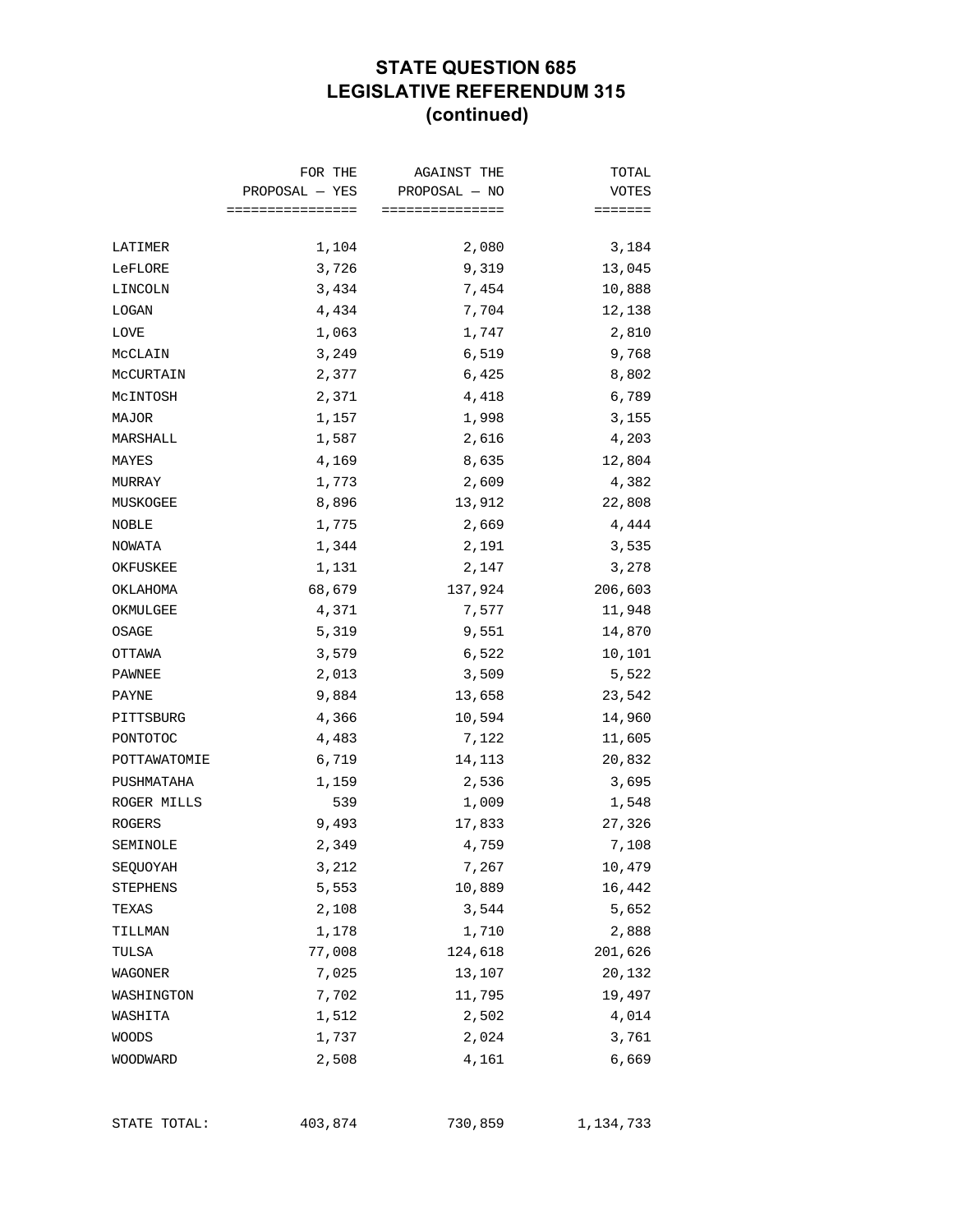### **STATE QUESTION 686 LEGISLATIVE REFERENDUM 316 General Election — November 7, 2000**

This measure amends Section 23 of Article 10, of the State Constitution. The Section deals with the state budget. The change would let state colleges and universities make contracts with presidents for more than one (1) year, but not more than three (3) years. This measure also deletes some obsolete language.

|                | FOR THE<br>$PROPOSAL - YES$<br>================ | AGAINST THE<br>PROPOSAL - NO<br>=============== | TOTAL  |
|----------------|-------------------------------------------------|-------------------------------------------------|--------|
|                |                                                 |                                                 | VOTES  |
|                |                                                 |                                                 | $=$    |
| ADAIR          | 2,754                                           | 2,376                                           | 5,130  |
| ALFALFA        | 1,048                                           | 1,283                                           | 2,331  |
| ATOKA          | 1,805                                           | 1,919                                           | 3,724  |
| <b>BEAVER</b>  | 1,187                                           | 1,023                                           | 2,210  |
| <b>BECKHAM</b> | 2,764                                           | 3,208                                           | 5,972  |
| <b>BLAINE</b>  | 1,867                                           | 1,898                                           | 3,765  |
| <b>BRYAN</b>   | 5,953                                           | 4,041                                           | 9,994  |
| CADDO          | 4,195                                           | 4,131                                           | 8,326  |
| CANADIAN       | 15,103                                          | 14,478                                          | 29,581 |
| CARTER         | 8,302                                           | 6,276                                           | 14,578 |
| CHEROKEE       | 6,267                                           | 7,085                                           | 13,352 |
| CHOCTAW        | 2,594                                           | 1,811                                           | 4,405  |
| CIMARRON       | 715                                             | 576                                             | 1,291  |
| CLEVELAND      | 37,400                                          | 34,195                                          | 71,595 |
| COAL           | 849                                             | 1,165                                           | 2,014  |
| COMANCHE       | 13,111                                          | 14,350                                          | 27,461 |
| COTTON         | 1,096                                           | 1,110                                           | 2,206  |
| CRAIG          | 2,976                                           | 2,025                                           | 5,001  |
| CREEK          | 14,373                                          | 7,509                                           | 21,882 |
| <b>CUSTER</b>  | 3,662                                           | 5,475                                           | 9,137  |
| DELAWARE       | 7,417                                           | 4,507                                           | 11,924 |
| DEWEY          | 874                                             | 1,100                                           | 1,974  |
| ELLIS          | 931                                             | 928                                             | 1,859  |
| GARFIELD       | 11,102                                          | 8,960                                           | 20,062 |
| GARVIN         | 4,252                                           | 4,530                                           | 8,782  |
| GRADY          | 7,341                                           | 7,571                                           | 14,912 |
| GRANT          | 1,259                                           | 1,095                                           | 2,354  |
| GREER          | 891                                             | 961                                             | 1,852  |
| <b>HARMON</b>  | 477                                             | 514                                             | 991    |
| HARPER         | 726                                             | 804                                             | 1,530  |
| <b>HASKELL</b> | 2,178                                           | 1,676                                           | 3,854  |
| HUGHES         | 1,839                                           | 2,113                                           | 3,952  |
| JACKSON        | 3,965                                           | 3,470                                           | 7,435  |
| JEFFERSON      | 1,156                                           | 905                                             | 2,061  |
| JOHNSTON       | 1,791                                           | 1,660                                           | 3,451  |
| KAY            | 8,422                                           | 8,267                                           | 16,689 |
| KINGFISHER     | 2,497                                           | 3,221                                           | 5,718  |
| KIOWA          | 1,576                                           | 1,775                                           | 3,351  |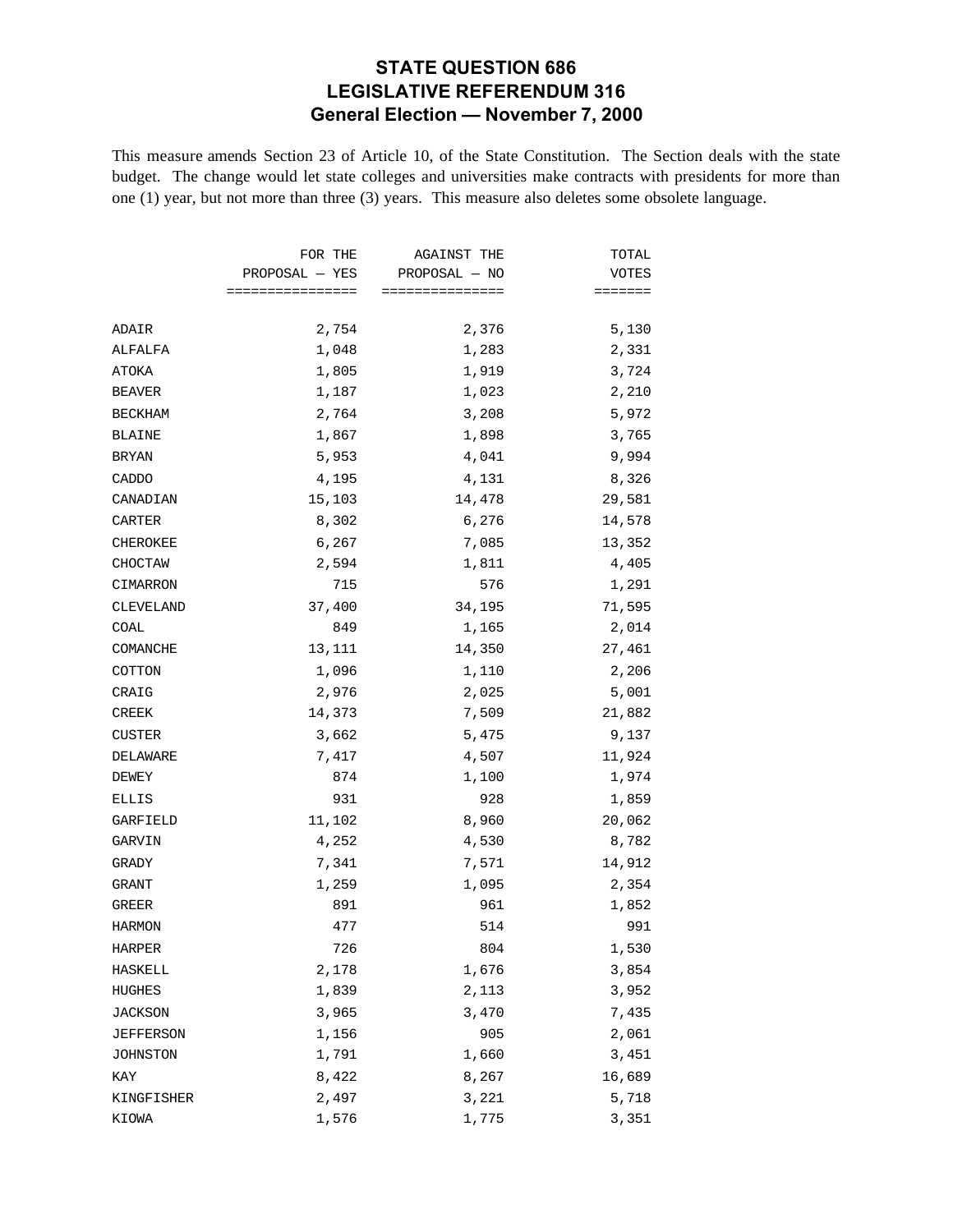### **STATE QUESTION 686 LEGISLATIVE REFERENDUM 316 (continued)**

|              | FOR THE         | AGAINST THE     | TOTAL   |
|--------------|-----------------|-----------------|---------|
|              | PROPOSAL — YES  | PROPOSAL - NO   | VOTES   |
|              | =============== | =============== | ======= |
| LATIMER      | 1,623           | 1,528           | 3,151   |
| LeFLORE      | 7,405           | 5,415           | 12,820  |
| LINCOLN      | 5,045           | 5,814           | 10,859  |
| LOGAN        | 5,748           | 6,350           | 12,098  |
| LOVE         | 1,587           | 1,219           | 2,806   |
| MCCLAIN      | 4,635           | 5,105           | 9,740   |
| MCCURTAIN    | 4,901           | 3,742           | 8,643   |
| MCINTOSH     | 3,619           | 3,092           | 6,711   |
| MAJOR        | 1,527           | 1,635           | 3,162   |
| MARSHALL     | 2,351           | 1,813           | 4,164   |
| MAYES        | 7,550           | 5,189           | 12,739  |
| MURRAY       | 2,167           | 2,193           | 4,360   |
| MUSKOGEE     | 12,472          | 10,188          | 22,660  |
| NOBLE        | 2,042           | 2,406           | 4,448   |
| NOWATA       | 2,171           | 1,350           | 3,521   |
| OKFUSKEE     | 1,461           | 1,784           | 3,245   |
| OKLAHOMA     | 103,295         | 102,715         | 206,010 |
| OKMULGEE     | 7,203           | 4,613           | 11,816  |
| OSAGE        | 9,384           | 5,362           | 14,746  |
| OTTAWA       | 5,840           | 4,161           | 10,001  |
| PAWNEE       | 3,214           | 2,273           | 5,487   |
| PAYNE        | 12,460          | 11,133          | 23,593  |
| PITTSBURG    | 8,041           | 6,796           | 14,837  |
| PONTOTOC     | 6,027           | 5,576           | 11,603  |
| POTTAWATOMIE | 10,705          | 10,007          | 20,712  |
| PUSHMATAHA   | 1,924           | 1,717           | 3,641   |
| ROGER MILLS  | 678             | 871             | 1,549   |
| ROGERS       | 18,666          | 8,446           | 27,112  |
| SEMINOLE     | 3,319           | 3,758           | 7,077   |
| SEQUOYAH     | 5,720           | 4,597           | 10,317  |
| STEPHENS     | 7,165           | 9,255           | 16,420  |
| TEXAS        | 3,587           | 2,048           | 5,635   |
| TILLMAN      | 1,600           | 1,267           | 2,867   |
| TULSA        | 144,913         | 55,135          | 200,048 |
| WAGONER      | 13,461          | 6,435           | 19,896  |
| WASHINGTON   | 13,925          | 5,531           | 19,456  |
| WASHITA      | 1,845           | 2,199           | 4,044   |
| WOODS        | 2,141           | 1,635           | 3,776   |
| WOODWARD     | 3,459           | 3,203           | 6,662   |
|              |                 |                 |         |

STATE TOTAL: 641,591 487,547 1,129,138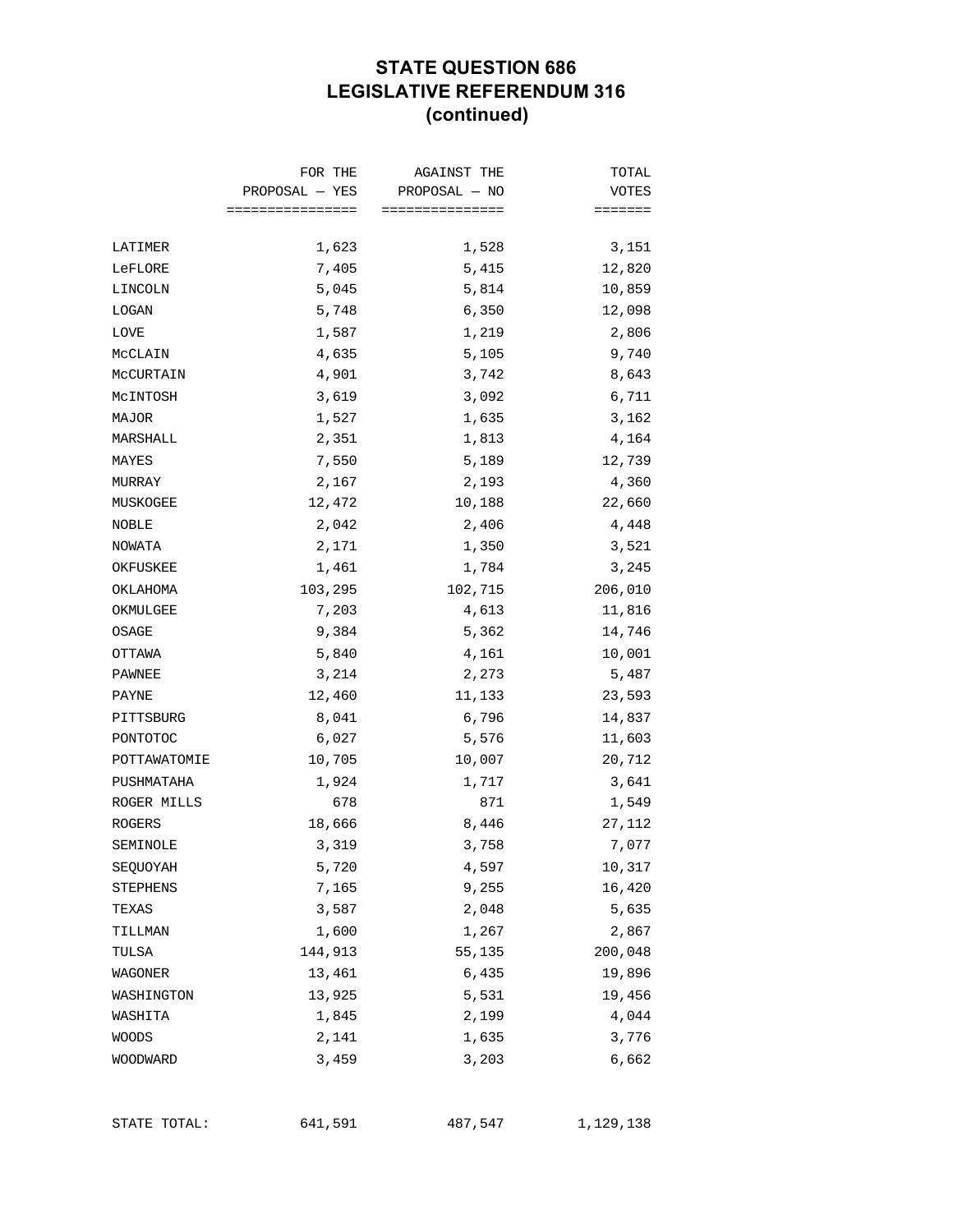#### **STATE QUESTION 688 LEGISLATIVE REFERENDUM 317 General Election — November 7, 2000**

This measure amends the State Constitution. It amends Section 3 of Article 28. Presently, wineries may sell their wine to consumers at the winery. They also may sell wine to wholesalers. They cannot sell wine to retail package stores. They cannot sell wine to restaurants. This act would allow Oklahoma wineries to sell their wine to retail package stores and restaurants in this state. They also could ship the wine directly to the retail package stores and restaurants that are licensed to sell liquor by the drink.

|                | FOR THE          | <b>AGAINST THE</b> | TOTAL   |
|----------------|------------------|--------------------|---------|
|                | $PROPOSAL - YES$ | PROPOSAL - NO      | VOTES   |
|                | ================ | ===============    | ======= |
| ADAIR          | 2,792            | 2,418              | 5,210   |
| ALFALFA        | 1,661            | 693                | 2,354   |
| ATOKA          | 2,315            | 1,469              | 3,784   |
| BEAVER         | 1,415            | 810                | 2,225   |
| <b>BECKHAM</b> | 3,807            | 2,201              | 6,008   |
| BLAINE         | 2,685            | 1,096              | 3,781   |
| BRYAN          | 6,737            | 3,342              | 10,079  |
| CADDO          | 5,192            | 3,193              | 8,385   |
| CANADIAN       | 21,115           | 8,526              | 29,641  |
| CARTER         | 9,634            | 5,059              | 14,693  |
| CHEROKEE       | 8,896            | 4,544              | 13,440  |
| CHOCTAW        | 2,876            | 1,600              | 4,476   |
| CIMARRON       | 819              | 496                | 1,315   |
| CLEVELAND      | 54,509           | 17,247             | 71,756  |
| COAL           | 1,246            | 790                | 2,036   |
| COMANCHE       | 18,663           | 8,835              | 27,498  |
| COTTON         | 1,430            | 775                | 2,205   |
| CRAIG          | 3,367            | 1,699              | 5,066   |
| CREEK          | 15,355           | 6,743              | 22,098  |
| CUSTER         | 6,107            | 3,018              | 9,125   |
| DELAWARE       | 8,203            | 3,889              | 12,092  |
| DEWEY          | 1,343            | 660                | 2,003   |
| ELLIS          | 1,287            | 571                | 1,858   |
| GARFIELD       | 14,976           | 5,174              | 20,150  |
| GARVIN         | 5,463            | 3,360              | 8,823   |
| GRADY          | 9,883            | 5,115              | 14,998  |
| GRANT          | 1,653            | 697                | 2,350   |
| GREER          | 1,189            | 685                | 1,874   |
| <b>HARMON</b>  | 544              | 459                | 1,003   |
| HARPER         | 1,062            | 486                | 1,548   |
| HASKELL        | 2,156            | 1,732              | 3,888   |
| HUGHES         | 2,419            | 1,552              | 3,971   |
| <b>JACKSON</b> | 4,754            | 2,693              | 7,447   |
| JEFFERSON      | 1,272            | 800                | 2,072   |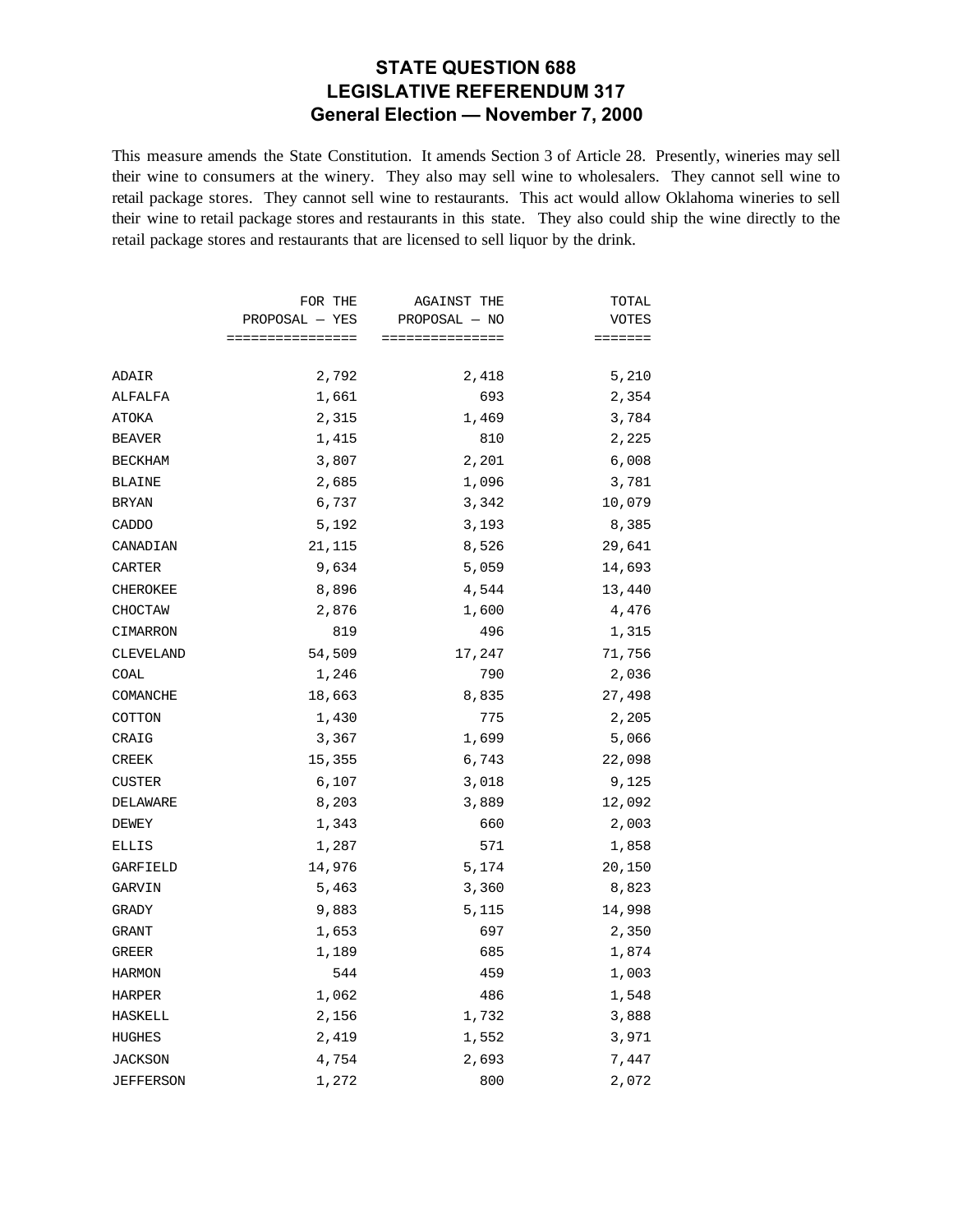## **STATE QUESTION 688 LEGISLATIVE REFERENDUM 317 (continued)**

|              | FOR THE<br>PROPOSAL — YES<br>================ | <b>AGAINST THE</b><br>PROPOSAL - NO | TOTAL<br><b>VOTES</b> |
|--------------|-----------------------------------------------|-------------------------------------|-----------------------|
|              |                                               | ===============                     | =======               |
|              |                                               |                                     |                       |
| JOHNSTON     | 2,222                                         | 1,261                               | 3,483                 |
| KAY          | 11,977                                        | 4,778                               | 16,755                |
| KINGFISHER   | 4,126                                         | 1,595                               | 5,721                 |
| KIOWA        | 2,124                                         | 1,225                               | 3,349                 |
| LATIMER      | 2,004                                         | 1,188                               | 3,192                 |
| LeFLORE      | 7,504                                         | 5,499                               | 13,003                |
| LINCOLN      | 7,429                                         | 3,492                               | 10,921                |
| LOGAN        | 8,955                                         | 3,157                               | 12,112                |
| LOVE         | 1,838                                         | 987                                 | 2,825                 |
| MCCLAIN      | 6,593                                         | 3,198                               | 9,791                 |
| MCCURTAIN    | 5,018                                         | 3,726                               | 8,744                 |
| MCINTOSH     | 4,338                                         | 2,439                               | 6,777                 |
| MAJOR        | 2,225                                         | 951                                 | 3,176                 |
| MARSHALL     | 2,868                                         | 1,328                               | 4,196                 |
| MAYES        | 8,237                                         | 4,661                               | 12,898                |
| MURRAY       | 2,933                                         | 1,455                               | 4,388                 |
| MUSKOGEE     | 14,777                                        | 7,995                               | 22,772                |
| NOBLE        | 3,242                                         | 1,218                               | 4,460                 |
| NOWATA       | 2,385                                         | 1,175                               | 3,560                 |
| OKFUSKEE     | 1,879                                         | 1,403                               | 3,282                 |
| OKLAHOMA     | 153,174                                       | 53,044                              | 206,218               |
| OKMULGEE     | 7,788                                         | 4,142                               | 11,930                |
| OSAGE        | 10,357                                        | 4,517                               | 14,874                |
| OTTAWA       | 6,341                                         | 3,744                               | 10,085                |
| PAWNEE       | 3,813                                         | 1,716                               | 5,529                 |
| PAYNE        | 18,183                                        | 5,506                               | 23,689                |
| PITTSBURG    | 9,744                                         | 5,206                               | 14,950                |
| PONTOTOC     | 7,694                                         | 3,994                               | 11,688                |
| POTTAWATOMIE | 14,050                                        | 6,810                               | 20,860                |
| PUSHMATAHA   | 2,311                                         | 1,379                               | 3,690                 |
| ROGER MILLS  | 945                                           | 620                                 | 1,565                 |
| ROGERS       | 19,686                                        | 7,630                               | 27,316                |
| SEMINOLE     | 4,181                                         | 2,928                               | 7,109                 |
| SEQUOYAH     | 6,083                                         | 4,379                               | 10,462                |
| STEPHENS     | 10,459                                        | 6,030                               | 16,489                |
| TEXAS        | 3,685                                         | 1,970                               | 5,655                 |
| TILLMAN      | 1,831                                         | 1,064                               | 2,895                 |
| TULSA        | 150,162                                       | 51,301                              | 201,463               |
| WAGONER      | 14,157                                        | 5,981                               | 20,138                |
| WASHINGTON   | 13,982                                        | 5,633                               | 19,615                |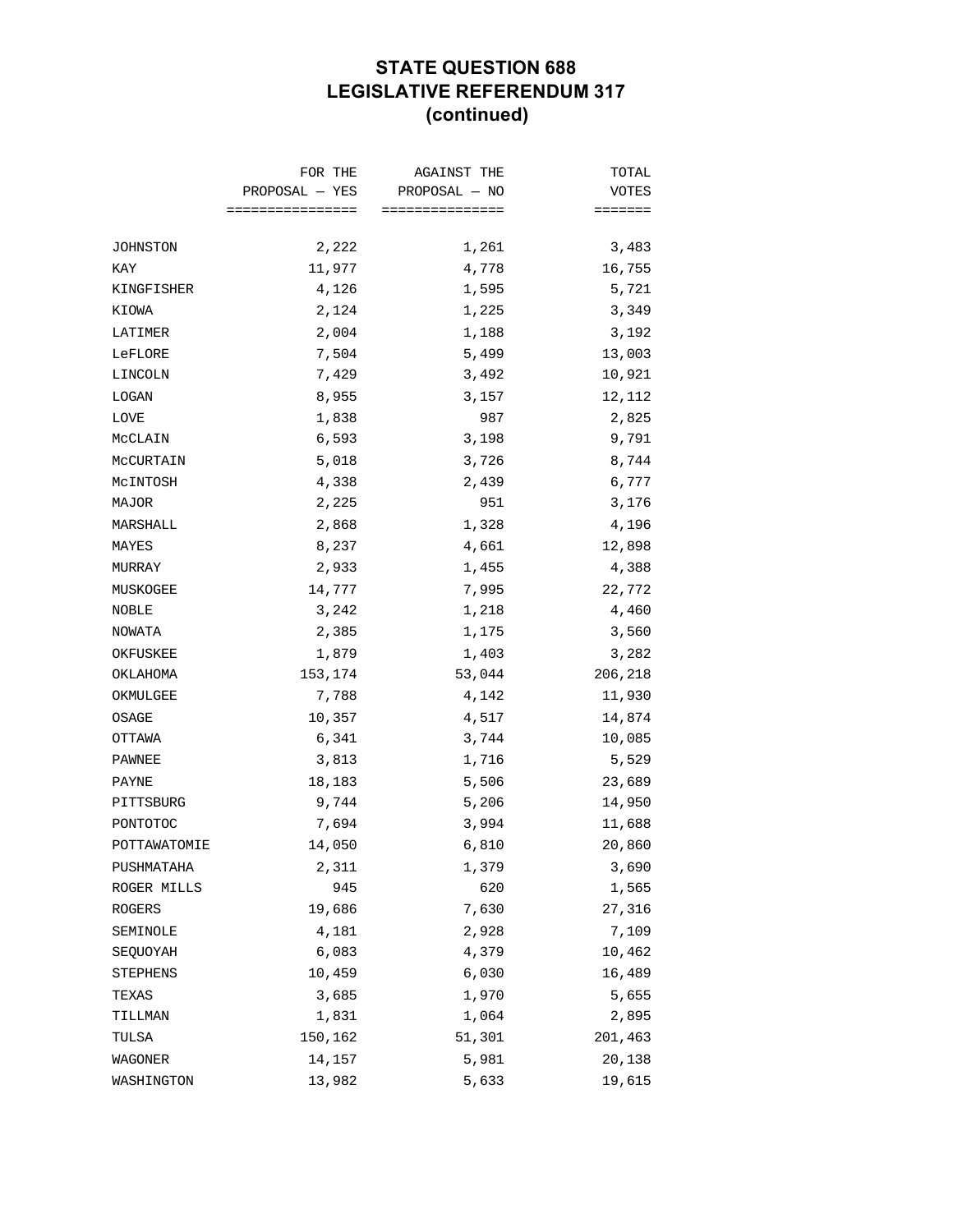## **STATE QUESTION 688 LEGISLATIVE REFERENDUM 317 (continued)**

|                 | FOR THE          | <b>AGAINST THE</b> | TOTAL        |
|-----------------|------------------|--------------------|--------------|
|                 | $PROPOSAL - YES$ | $PROPOSAL - NO$    | <b>VOTES</b> |
| WASHITA         | 2,635            | 1,425              | 4,060        |
| <b>WOODS</b>    | 2,841            | 940                | 3,781        |
| <b>WOODWARD</b> | 4,637            | 2,058              | 6,695        |
| STATE TOTAL:    | 798,238          | 337,175            | 1, 135, 413  |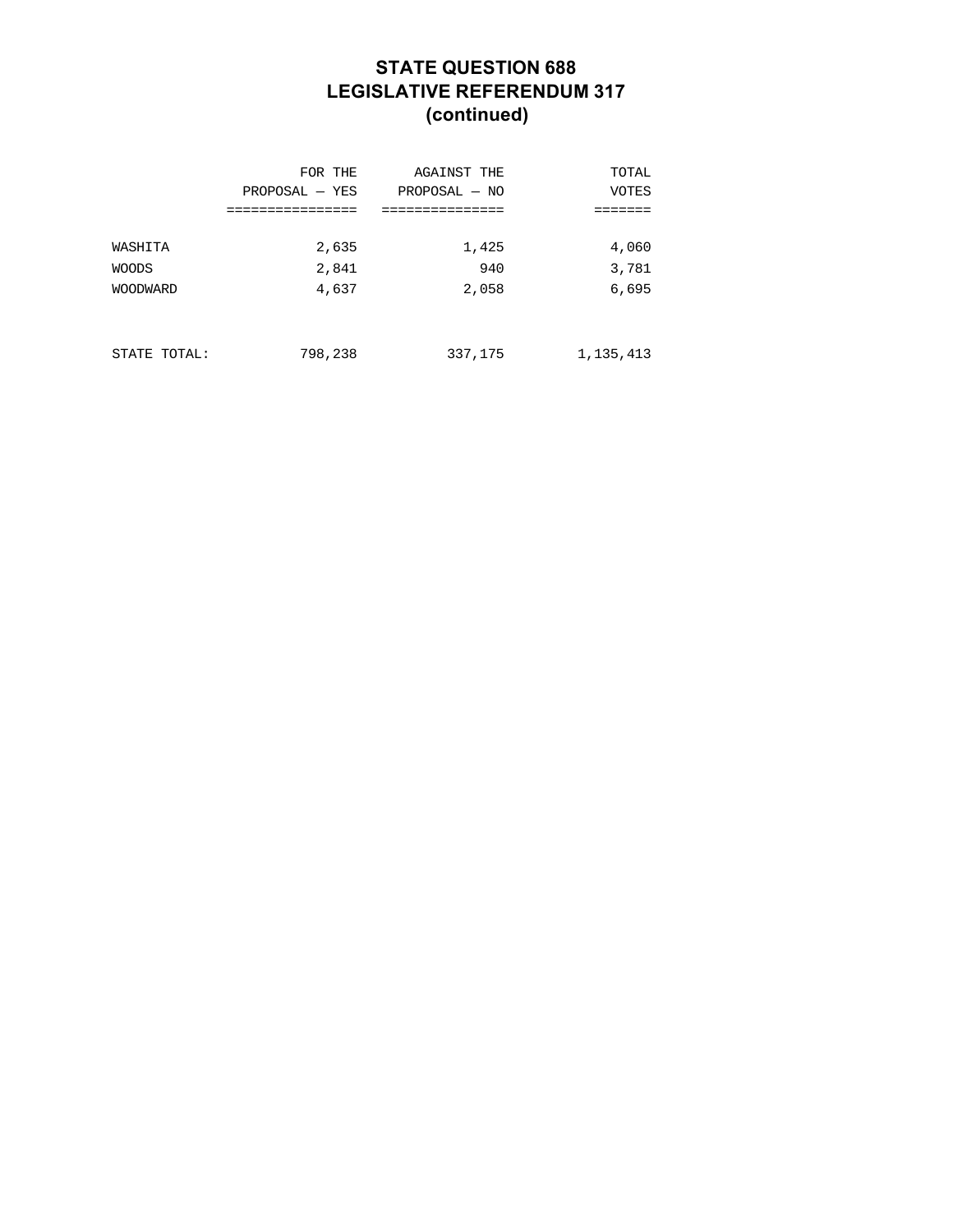#### **STATE QUESTION 690 LEGISLATIVE REFERENDUM 318 General Election — November 7, 2000**

This measure amends the Oklahoma Constitution. It amends Sections 9 and 10 of Article 10. It affects certain school millage levies. The change is to the emergency levy, local support levy, and the building fund levy for school districts. It would allow each school district to decide to eliminate the need for an annual election for those levies. Once the levies are approved, the voters of the school district would also decide whether to allow them to continue from year to year. The vote on the levies would change only if another election is held and the voters rescind their prior action. Such an election would be held if a petition is signed or the board of education recommends an annual vote be taken.

|                 | FOR THE          | <b>AGAINST THE</b> | TOTAL        |
|-----------------|------------------|--------------------|--------------|
|                 | PROPOSAL - YES   | PROPOSAL - NO      | <b>VOTES</b> |
|                 | ================ | ===============    | =======      |
| ADAIR           | 2,776            | 2,366              | 5,142        |
| ALFALFA         | 1,226            | 1,114              | 2,340        |
| ATOKA           | 1,886            | 1,858              | 3,744        |
| <b>BEAVER</b>   | 1,155            | 1,060              | 2,215        |
| <b>BECKHAM</b>  | 3,199            | 2,722              | 5,921        |
| <b>BLAINE</b>   | 2,069            | 1,688              | 3,757        |
| <b>BRYAN</b>    | 5,578            | 4,379              | 9,957        |
| CADDO           | 4,494            | 3,836              | 8,330        |
| CANADIAN        | 15,067           | 14,194             | 29,261       |
| CARTER          | 8,324            | 6,257              | 14,581       |
| <b>CHEROKEE</b> | 7,420            | 5,840              | 13,260       |
| CHOCTAW         | 2,486            | 1,943              | 4,429        |
| CIMARRON        | 652              | 659                | 1,311        |
| CLEVELAND       | 37,384           | 32,906             | 70,290       |
| COAL            | 1,018            | 1,003              | 2,021        |
| COMANCHE        | 13,795           | 13,440             | 27,235       |
| COTTON          | 1,235            | 970                | 2,205        |
| CRAIG           | 2,752            | 2,245              | 4,997        |
| CREEK           | 12,726           | 9,081              | 21,807       |
| <b>CUSTER</b>   | 4,438            | 4,605              | 9,043        |
| DELAWARE        | 6,410            | 5,504              | 11,914       |
| DEWEY           | 1,073            | 929                | 2,002        |
| <b>ELLIS</b>    | 975              | 868                | 1,843        |
| GARFIELD        | 11,177           | 8,720              | 19,897       |
| GARVIN          | 4,350            | 4,396              | 8,746        |
| GRADY           | 7,750            | 7,076              | 14,826       |
| GRANT           | 1,291            | 1,050              | 2,341        |
| GREER           | 985              | 877                | 1,862        |
| HARMON          | 529              | 466                | 995          |
| <b>HARPER</b>   | 852              | 685                | 1,537        |
| HASKELL         | 2,099            | 1,754              | 3,853        |
| <b>HUGHES</b>   | 1,884            | 2,065              | 3,949        |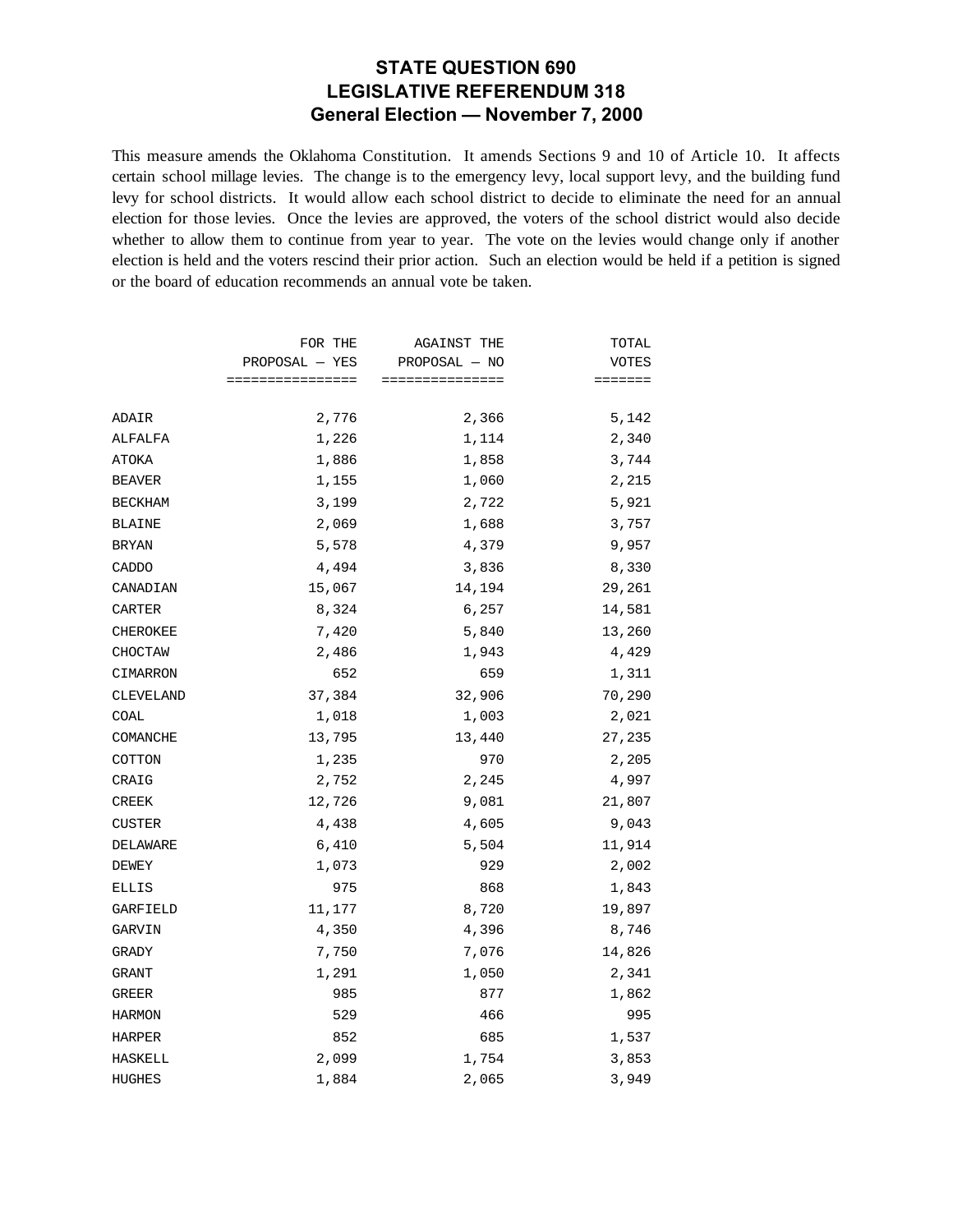# **STATE QUESTION 690 LEGISLATIVE REFERENDUM 318 (continued)**

|                 | FOR THE          | AGAINST THE     | TOTAL   |
|-----------------|------------------|-----------------|---------|
|                 | PROPOSAL — YES   | PROPOSAL - NO   | VOTES   |
|                 | ================ | =============== | ======= |
| <b>JACKSON</b>  | 3,579            | 3,788           | 7,367   |
| JEFFERSON       | 1,236            | 858             | 2,094   |
| JOHNSTON        | 1,997            | 1,476           | 3,473   |
| KAY             | 8,795            | 7,784           | 16,579  |
| KINGFISHER      | 2,780            | 2,907           | 5,687   |
| KIOWA           | 1,854            | 1,473           | 3,327   |
| LATIMER         | 1,746            | 1,421           | 3,167   |
| LeFLORE         | 6,723            | 6,176           | 12,899  |
| LINCOLN         | 5,148            | 5,649           | 10,797  |
| LOGAN           | 6,181            | 5,819           | 12,000  |
| LOVE            | 1,526            | 1,291           | 2,817   |
| MCCLAIN         | 4,719            | 4,954           | 9,673   |
| MCCURTAIN       | 4,700            | 4,027           | 8,727   |
| MCINTOSH        | 3,651            | 3,096           | 6,747   |
| MAJOR           | 1,708            | 1,433           | 3,141   |
| MARSHALL        | 2,289            | 1,862           | 4,151   |
| MAYES           | 6,710            | 6,025           | 12,735  |
| MURRAY          | 2,373            | 1,988           | 4,361   |
| MUSKOGEE        | 13,269           | 9,402           | 22,671  |
| NOBLE           | 2,385            | 2,039           | 4,424   |
| NOWATA          | 1,946            | 1,580           | 3,526   |
| OKFUSKEE        | 1,621            | 1,629           | 3,250   |
| OKLAHOMA        | 105,852          | 96,619          | 202,471 |
| OKMULGEE        | 6,812            | 4,973           | 11,785  |
| OSAGE           | 8,453            | 6,280           | 14,733  |
| OTTAWA          | 5,477            | 4,480           | 9,957   |
| PAWNEE          | 2,953            | 2,510           | 5,463   |
| PAYNE           | 13,382           | 9,836           | 23,218  |
| PITTSBURG       | 7,626            | 7,176           | 14,802  |
| PONTOTOC        | 6,456            | 5,071           | 11,527  |
| POTTAWATOMIE    | 9,942            | 10,629          | 20,571  |
| PUSHMATAHA      | 1,848            | 1,824           | 3,672   |
| ROGER MILLS     | 773              | 771             | 1,544   |
| ROGERS          | 15,953           | 11,001          | 26,954  |
| SEMINOLE        | 3,402            | 3,646           | 7,048   |
| SEQUOYAH        | 5,638            | 4,714           | 10,352  |
| <b>STEPHENS</b> | 7,999            | 8,346           | 16,345  |
| TEXAS           | 3,296            | 2,344           | 5,640   |
| TILLMAN         | 1,710            | 1,177           | 2,887   |
| TULSA           | 119,635          | 78,156          | 197,791 |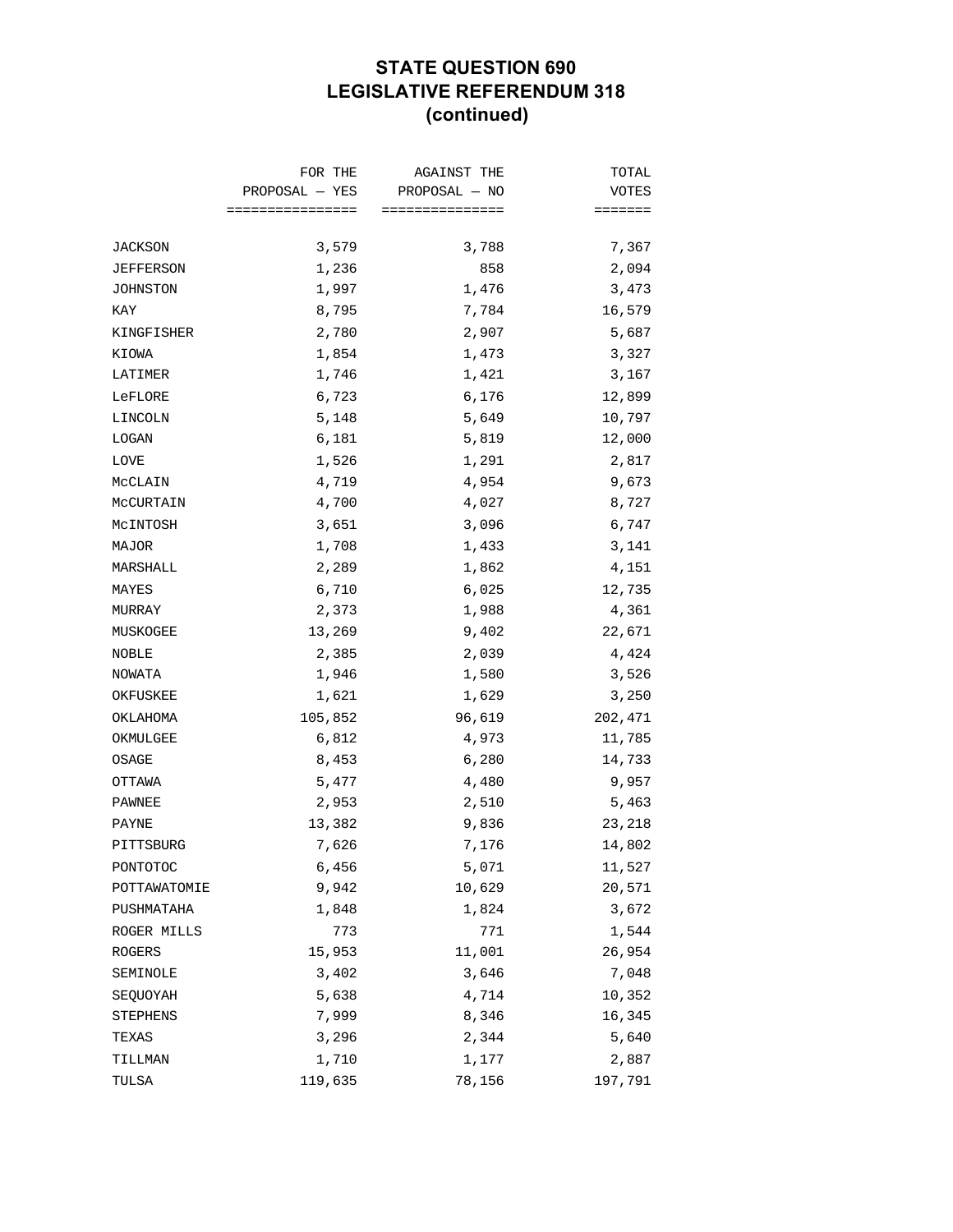# **STATE QUESTION 690 LEGISLATIVE REFERENDUM 318 (continued)**

|                 | FOR THE<br>$PROPOSAL - YES$<br>----------- | AGAINST THE<br>$PROPOSAL - NO$<br>=========== | TOTAL<br><b>VOTES</b><br>===== |
|-----------------|--------------------------------------------|-----------------------------------------------|--------------------------------|
| WAGONER         | 11,404                                     | 8,429                                         | 19,833                         |
| WASHINGTON      | 10,775                                     | 8,603                                         | 19,378                         |
| WASHITA         | 2,007                                      | 2,038                                         | 4,045                          |
| <b>WOODS</b>    | 2,141                                      | 1,604                                         | 3,745                          |
| <b>WOODWARD</b> | 3,430                                      | 3,204                                         | 6,634                          |
|                 |                                            |                                               |                                |
| STATE TOTAL:    | 612,955                                    | 506,664                                       | 1,119,619                      |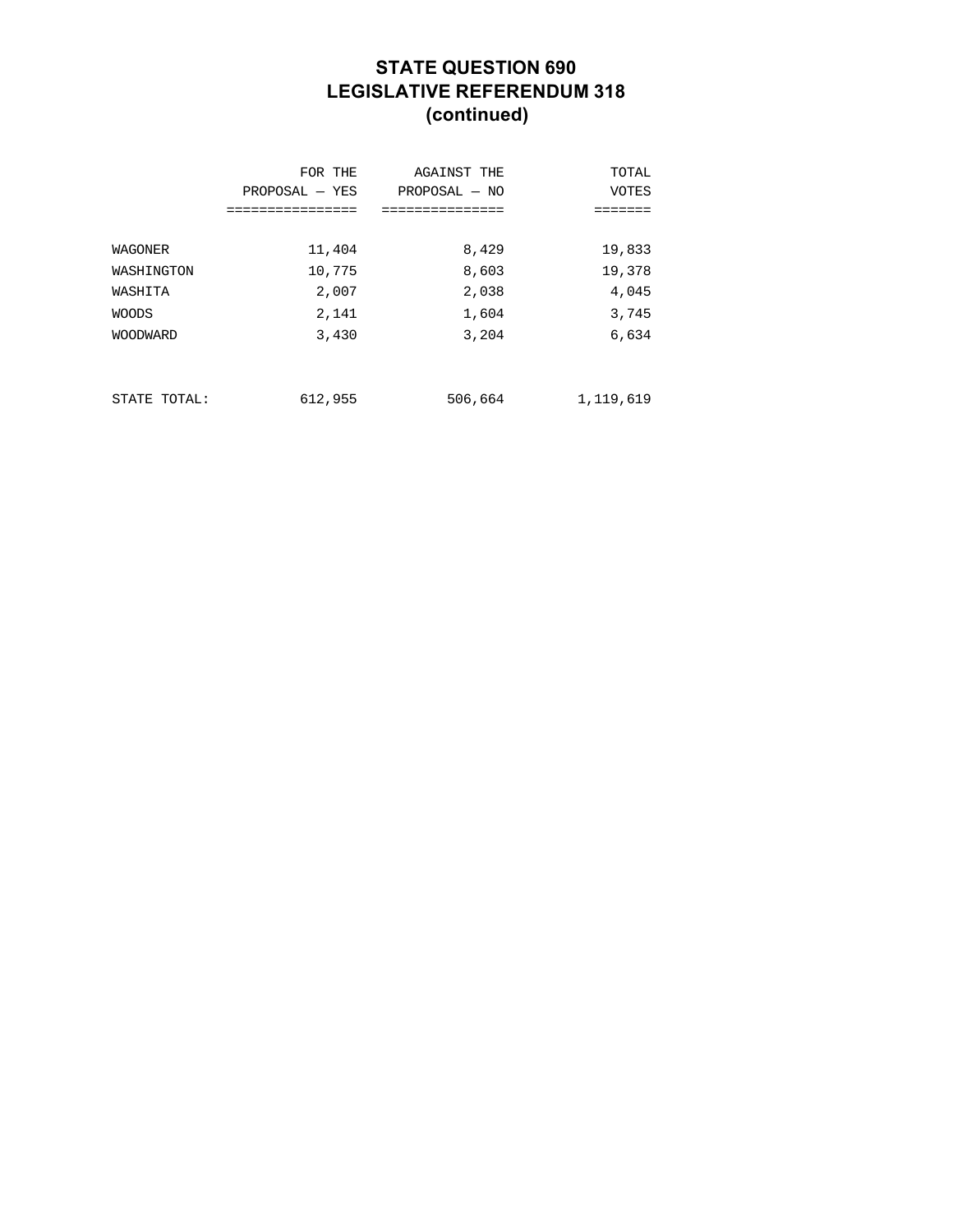#### **STATE QUESTION 692 LEGISLATIVE REFERENDUM 320 General Election — November 7, 2000**

This measure amends the Oklahoma Constitution. It adds Section 40 to Article 10. The measure creates the Tobacco Settlement Endowment Trust Fund. A percentage of the payments received by the state from tobacco companies shall be deposited in the trust fund. The percentage goes from 50% for the fiscal year ending June 30, 2002, to 75% for any fiscal year ending June 30, 2007, and after. Monies not deposited in the trust fund shall be subject to legislative appropriations. The trust fund would be managed by the Board of Directors. The Board of Directors would consist of members appointed by various state officials. The trust fund monies could be invested according to certain standards. A Board of Investors would have the duty of investing the trust fund monies. The chair of the Board of Investors would be the State Treasurer. Other members would be appointed by various state officials. The earnings from the trust fund may be expended by the Board of Directors for certain purposes. The purposes include tobacco prevention and cessation programs, health care, education, other children's services and programs for senior adults. The measure allows the Legislature to pass laws to further implement this section.

|                 | FOR THE          | <b>AGAINST THE</b> | TOTAL        |
|-----------------|------------------|--------------------|--------------|
|                 | $PROPOSAL - YES$ | PROPOSAL - NO      | <b>VOTES</b> |
|                 | ================ | ===============    | =======      |
| ADAIR           | 3,170            | 2,026              | 5,196        |
| ALFALFA         | 1,631            | 719                | 2,350        |
| ATOKA           | 2,169            | 1,584              | 3,753        |
| <b>BEAVER</b>   | 1,363            | 842                | 2,205        |
| <b>BECKHAM</b>  | 4,235            | 1,778              | 6,013        |
| <b>BLAINE</b>   | 2,520            | 1,255              | 3,775        |
| <b>BRYAN</b>    | 6,881            | 3,150              | 10,031       |
| CADDO           | 5,576            | 2,800              | 8,376        |
| CANADIAN        | 20,052           | 9,415              | 29,467       |
| <b>CARTER</b>   | 10,038           | 4,587              | 14,625       |
| <b>CHEROKEE</b> | 8,870            | 4,486              | 13,356       |
| CHOCTAW         | 2,880            | 1,533              | 4,413        |
| CIMARRON        | 751              | 559                | 1,310        |
| CLEVELAND       | 50,716           | 20,480             | 71,196       |
| COAL            | 1,101            | 912                | 2,013        |
| COMANCHE        | 19,169           | 8,220              | 27,389       |
| COTTON          | 1,507            | 711                | 2,218        |
| CRAIG           | 3,270            | 1,743              | 5,013        |
| CREEK           | 14,998           | 6,930              | 21,928       |
| <b>CUSTER</b>   | 6,465            | 2,643              | 9,108        |
| DELAWARE        | 8,036            | 3,981              | 12,017       |
| DEWEY           | 1,265            | 736                | 2,001        |
| <b>ELLIS</b>    | 1,174            | 688                | 1,862        |
| GARFIELD        | 14,426           | 5,652              | 20,078       |
| GARVIN          | 5,844            | 2,990              | 8,834        |
| <b>GRADY</b>    | 9,929            | 4,998              | 14,927       |
| <b>GRANT</b>    | 1,574            | 787                | 2,361        |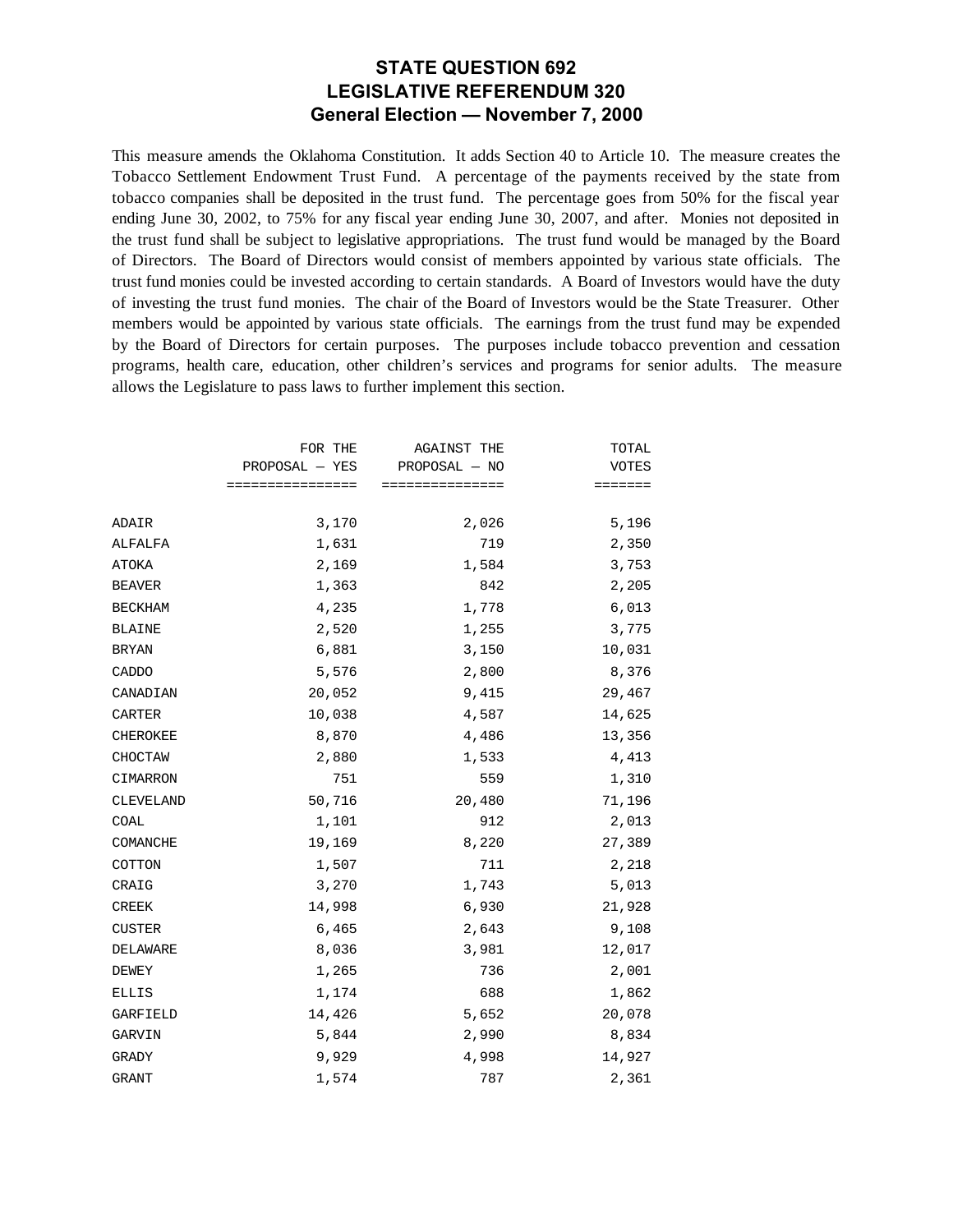## **STATE QUESTION 692 LEGISLATIVE REFERENDUM 320 (continued)**

| $PROPOSAL - YES$<br>PROPOSAL - NO<br>================<br>===============<br>1,268<br>621<br>1,889<br>GREER<br>324<br>1,001<br>HARMON<br>677<br>1,548<br>960<br>588<br>HARPER<br>2,496<br>3,885<br>1,389<br>HASKELL<br>3,974<br>2,484<br>1,490<br><b>HUGHES</b><br>JACKSON<br>4,636<br>2,771<br>7,407<br>739<br>2,075<br><b>JEFFERSON</b><br>1,336<br>2,262<br>1,214<br>3,476<br>JOHNSTON<br>5,104<br>KAY<br>11,592<br>16,696<br>3,529<br>2,177<br>5,706<br>KINGFISHER<br>2,266<br>3,356<br>KIOWA<br>1,090<br>3,196<br>LATIMER<br>1,875<br>1,321<br>4,585<br>12,897<br>LeFLORE<br>8,312<br>7,098<br>LINCOLN<br>3,766<br>10,864<br>LOGAN<br>8,228<br>3,843<br>12,071<br>1,845<br>975<br>2,820<br>LOVE<br>6,494<br>3,274<br>9,768<br>MCCLAIN<br>5,161<br>MCCURTAIN<br>3,497<br>8,658<br>4,272<br>2,503<br>6,775<br>MCINTOSH<br>3,161<br>2,119<br>1,042<br>MAJOR<br>2,669<br>MARSHALL<br>1,515<br>4,184<br>8,271<br>4,582<br>12,853<br>MAYES<br>2,985<br>4,410<br>MURRAY<br>1,425 | FOR THE | AGAINST THE | TOTAL           |
|-------------------------------------------------------------------------------------------------------------------------------------------------------------------------------------------------------------------------------------------------------------------------------------------------------------------------------------------------------------------------------------------------------------------------------------------------------------------------------------------------------------------------------------------------------------------------------------------------------------------------------------------------------------------------------------------------------------------------------------------------------------------------------------------------------------------------------------------------------------------------------------------------------------------------------------------------------------------------------|---------|-------------|-----------------|
|                                                                                                                                                                                                                                                                                                                                                                                                                                                                                                                                                                                                                                                                                                                                                                                                                                                                                                                                                                               |         |             | VOTES           |
|                                                                                                                                                                                                                                                                                                                                                                                                                                                                                                                                                                                                                                                                                                                                                                                                                                                                                                                                                                               |         |             | $=$ = = = = = = |
|                                                                                                                                                                                                                                                                                                                                                                                                                                                                                                                                                                                                                                                                                                                                                                                                                                                                                                                                                                               |         |             |                 |
|                                                                                                                                                                                                                                                                                                                                                                                                                                                                                                                                                                                                                                                                                                                                                                                                                                                                                                                                                                               |         |             |                 |
|                                                                                                                                                                                                                                                                                                                                                                                                                                                                                                                                                                                                                                                                                                                                                                                                                                                                                                                                                                               |         |             |                 |
|                                                                                                                                                                                                                                                                                                                                                                                                                                                                                                                                                                                                                                                                                                                                                                                                                                                                                                                                                                               |         |             |                 |
|                                                                                                                                                                                                                                                                                                                                                                                                                                                                                                                                                                                                                                                                                                                                                                                                                                                                                                                                                                               |         |             |                 |
|                                                                                                                                                                                                                                                                                                                                                                                                                                                                                                                                                                                                                                                                                                                                                                                                                                                                                                                                                                               |         |             |                 |
|                                                                                                                                                                                                                                                                                                                                                                                                                                                                                                                                                                                                                                                                                                                                                                                                                                                                                                                                                                               |         |             |                 |
|                                                                                                                                                                                                                                                                                                                                                                                                                                                                                                                                                                                                                                                                                                                                                                                                                                                                                                                                                                               |         |             |                 |
|                                                                                                                                                                                                                                                                                                                                                                                                                                                                                                                                                                                                                                                                                                                                                                                                                                                                                                                                                                               |         |             |                 |
|                                                                                                                                                                                                                                                                                                                                                                                                                                                                                                                                                                                                                                                                                                                                                                                                                                                                                                                                                                               |         |             |                 |
|                                                                                                                                                                                                                                                                                                                                                                                                                                                                                                                                                                                                                                                                                                                                                                                                                                                                                                                                                                               |         |             |                 |
|                                                                                                                                                                                                                                                                                                                                                                                                                                                                                                                                                                                                                                                                                                                                                                                                                                                                                                                                                                               |         |             |                 |
|                                                                                                                                                                                                                                                                                                                                                                                                                                                                                                                                                                                                                                                                                                                                                                                                                                                                                                                                                                               |         |             |                 |
|                                                                                                                                                                                                                                                                                                                                                                                                                                                                                                                                                                                                                                                                                                                                                                                                                                                                                                                                                                               |         |             |                 |
|                                                                                                                                                                                                                                                                                                                                                                                                                                                                                                                                                                                                                                                                                                                                                                                                                                                                                                                                                                               |         |             |                 |
|                                                                                                                                                                                                                                                                                                                                                                                                                                                                                                                                                                                                                                                                                                                                                                                                                                                                                                                                                                               |         |             |                 |
|                                                                                                                                                                                                                                                                                                                                                                                                                                                                                                                                                                                                                                                                                                                                                                                                                                                                                                                                                                               |         |             |                 |
|                                                                                                                                                                                                                                                                                                                                                                                                                                                                                                                                                                                                                                                                                                                                                                                                                                                                                                                                                                               |         |             |                 |
|                                                                                                                                                                                                                                                                                                                                                                                                                                                                                                                                                                                                                                                                                                                                                                                                                                                                                                                                                                               |         |             |                 |
|                                                                                                                                                                                                                                                                                                                                                                                                                                                                                                                                                                                                                                                                                                                                                                                                                                                                                                                                                                               |         |             |                 |
|                                                                                                                                                                                                                                                                                                                                                                                                                                                                                                                                                                                                                                                                                                                                                                                                                                                                                                                                                                               |         |             |                 |
|                                                                                                                                                                                                                                                                                                                                                                                                                                                                                                                                                                                                                                                                                                                                                                                                                                                                                                                                                                               |         |             |                 |
|                                                                                                                                                                                                                                                                                                                                                                                                                                                                                                                                                                                                                                                                                                                                                                                                                                                                                                                                                                               |         |             |                 |
| 15,510<br>7,187<br>MUSKOGEE                                                                                                                                                                                                                                                                                                                                                                                                                                                                                                                                                                                                                                                                                                                                                                                                                                                                                                                                                   |         |             | 22,697          |
| NOBLE<br>3,030<br>1,422                                                                                                                                                                                                                                                                                                                                                                                                                                                                                                                                                                                                                                                                                                                                                                                                                                                                                                                                                       |         |             | 4,452           |
| 2,280<br>1,261<br>NOWATA                                                                                                                                                                                                                                                                                                                                                                                                                                                                                                                                                                                                                                                                                                                                                                                                                                                                                                                                                      |         |             | 3,541           |
| 1,903<br>1,357<br>OKFUSKEE                                                                                                                                                                                                                                                                                                                                                                                                                                                                                                                                                                                                                                                                                                                                                                                                                                                                                                                                                    |         |             | 3,260           |
| 143,480<br>60,868<br>OKLAHOMA                                                                                                                                                                                                                                                                                                                                                                                                                                                                                                                                                                                                                                                                                                                                                                                                                                                                                                                                                 |         |             | 204,348         |
| 6,983<br>4,938<br>OKMULGEE                                                                                                                                                                                                                                                                                                                                                                                                                                                                                                                                                                                                                                                                                                                                                                                                                                                                                                                                                    |         |             | 11,921          |
| 9,920<br>4,869<br>OSAGE                                                                                                                                                                                                                                                                                                                                                                                                                                                                                                                                                                                                                                                                                                                                                                                                                                                                                                                                                       |         |             | 14,789          |
| 6,584<br>3,397<br>OTTAWA                                                                                                                                                                                                                                                                                                                                                                                                                                                                                                                                                                                                                                                                                                                                                                                                                                                                                                                                                      |         |             | 9,981           |
| 3,708<br>1,812<br>PAWNEE                                                                                                                                                                                                                                                                                                                                                                                                                                                                                                                                                                                                                                                                                                                                                                                                                                                                                                                                                      |         |             | 5,520           |
| 17,482<br>6,087<br>PAYNE                                                                                                                                                                                                                                                                                                                                                                                                                                                                                                                                                                                                                                                                                                                                                                                                                                                                                                                                                      |         |             | 23,569          |
| 9,336<br>5,774<br>PITTSBURG                                                                                                                                                                                                                                                                                                                                                                                                                                                                                                                                                                                                                                                                                                                                                                                                                                                                                                                                                   |         |             | 15,110          |
| 8,015<br>3,595<br>PONTOTOC                                                                                                                                                                                                                                                                                                                                                                                                                                                                                                                                                                                                                                                                                                                                                                                                                                                                                                                                                    |         |             | 11,610          |
| POTTAWATOMIE<br>14,441<br>6,363                                                                                                                                                                                                                                                                                                                                                                                                                                                                                                                                                                                                                                                                                                                                                                                                                                                                                                                                               |         |             | 20,804          |
| 2,107<br>1,551<br>PUSHMATAHA                                                                                                                                                                                                                                                                                                                                                                                                                                                                                                                                                                                                                                                                                                                                                                                                                                                                                                                                                  |         |             | 3,658           |
| 975<br>586<br>ROGER MILLS                                                                                                                                                                                                                                                                                                                                                                                                                                                                                                                                                                                                                                                                                                                                                                                                                                                                                                                                                     |         |             | 1,561           |
| 19,050<br>8,092<br>ROGERS                                                                                                                                                                                                                                                                                                                                                                                                                                                                                                                                                                                                                                                                                                                                                                                                                                                                                                                                                     |         |             | 27,142          |
| 4,781<br>2,362<br>SEMINOLE                                                                                                                                                                                                                                                                                                                                                                                                                                                                                                                                                                                                                                                                                                                                                                                                                                                                                                                                                    |         |             | 7,143           |
| SEQUOYAH<br>6,615<br>3,760                                                                                                                                                                                                                                                                                                                                                                                                                                                                                                                                                                                                                                                                                                                                                                                                                                                                                                                                                    |         |             | 10,375          |